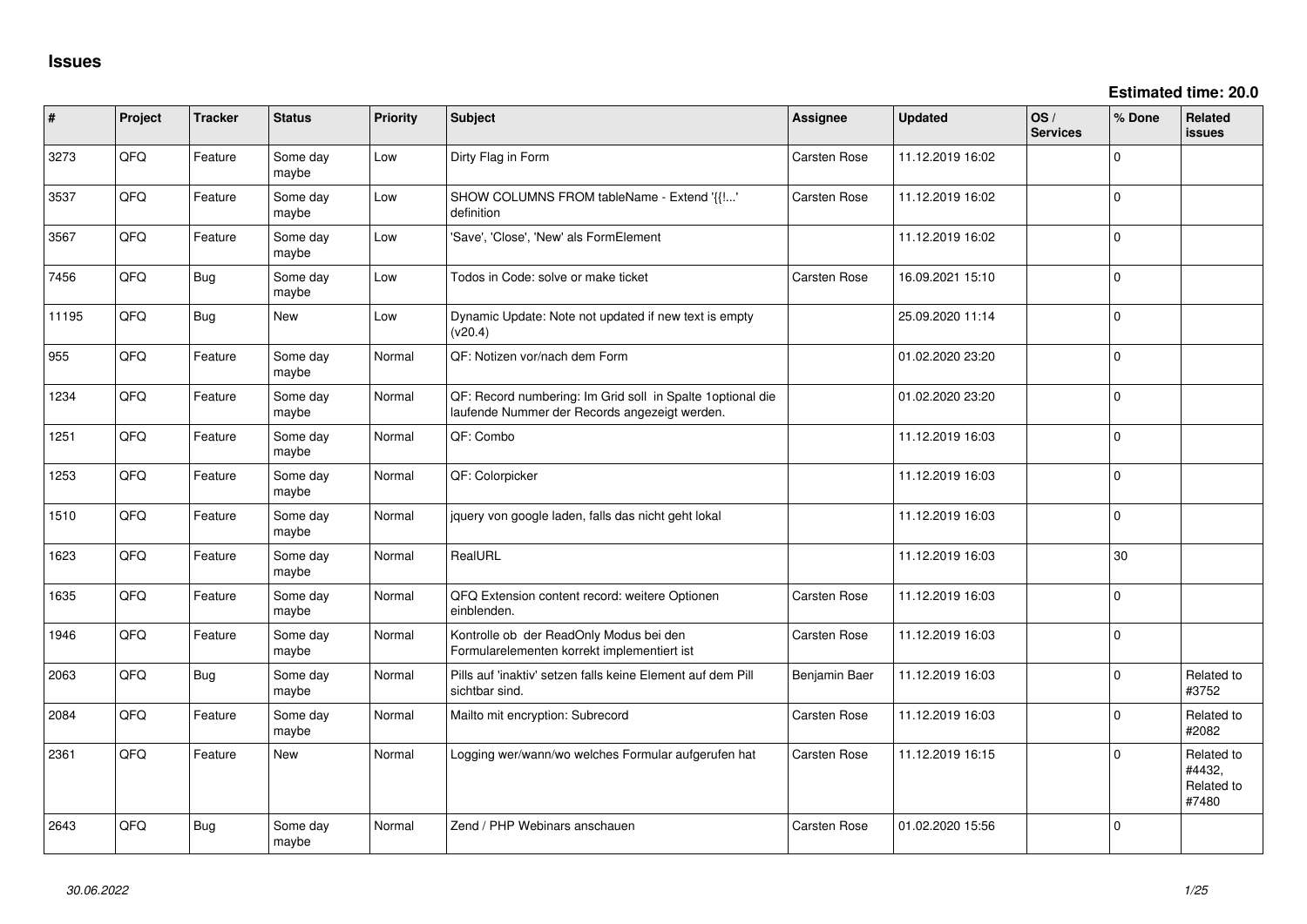| ∦    | Project | <b>Tracker</b> | <b>Status</b>     | Priority | Subject                                                                                                                       | Assignee      | <b>Updated</b>   | OS/<br><b>Services</b> | % Done      | Related<br><b>issues</b>                    |
|------|---------|----------------|-------------------|----------|-------------------------------------------------------------------------------------------------------------------------------|---------------|------------------|------------------------|-------------|---------------------------------------------|
| 2665 | QFQ     | Bug            | Priorize          | Normal   | Dynamic Update funktioniert nicht, wenn beim<br>entsprechenden FormElement eine size angegeben ist.                           | Benjamin Baer | 03.01.2022 08:12 |                        | 30          |                                             |
| 2950 | QFQ     | Feature        | Some day<br>maybe | Normal   | Inhalt QFQ Records als File                                                                                                   |               | 11.12.2019 16:03 |                        | $\mathbf 0$ |                                             |
| 2995 | QFQ     | Feature        | Some day<br>maybe | Normal   | Dropdown JQuery Plugin: 'chosen' - Moeglichkeit um Select<br>Listen mehr Funktion zu geben. Kein Bootstrap noetig.            | Carsten Rose  | 11.12.2019 16:03 |                        | $\Omega$    |                                             |
| 3130 | QFQ     | Bug            | Some day<br>maybe | Normal   | Debug Info's nicht korrekt nach 'New > Save'.                                                                                 | Carsten Rose  | 11.12.2019 16:03 |                        | $\Omega$    | Related to<br>#3253                         |
| 3216 | QFQ     | Feature        | Some day<br>maybe | Normal   | dynamic update für checkbox label2                                                                                            | Carsten Rose  | 11.12.2019 16:03 |                        | $\Omega$    | Related to<br>#2081                         |
| 3267 | QFQ     | Feature        | Some day<br>maybe | Normal   | 2 Forms auf einer Seite: real + Read only                                                                                     | Carsten Rose  | 11.12.2019 16:03 |                        | $\Omega$    |                                             |
| 3285 | QFQ     | Feature        | Some day<br>maybe | Normal   | Zeichenlimit pro Feld: textarea / editor                                                                                      | Carsten Rose  | 11.12.2019 16:02 |                        | $\Omega$    |                                             |
| 3291 | QFQ     | Feature        | Some day<br>maybe | Normal   | AutoCron websiteToken                                                                                                         | Carsten Rose  | 11.12.2019 16:02 |                        | $\Omega$    | Related to<br>#4250                         |
| 3331 | QFQ     | Feature        | Some day<br>maybe | Normal   | Default Tooltip fuer _page? Links: mit Form und Record ID                                                                     | Carsten Rose  | 11.12.2019 16:02 |                        | $\mathbf 0$ |                                             |
| 3332 | QFQ     | Feature        | Some day<br>maybe | Normal   | Uploads: Thumbnails, Details zum hochgeladenen File                                                                           | Carsten Rose  | 11.12.2019 16:02 |                        | $\Omega$    | Related to<br>#3264,<br>Related to<br>#5333 |
| 3349 | QFQ     | Bug            | Some day<br>maybe | Normal   | config.qfq.ini: a) vertraegt keine '=' im Value (z.B. Passwort),<br>b) Values sollten in ticks einschliessbar sein (spaces, ) | Carsten Rose  | 11.12.2019 16:02 |                        | $\mathbf 0$ |                                             |
| 3350 | QFQ     | Feature        | Some day<br>maybe | Normal   | FormEditor: Hilfetext hinter 'checktype'                                                                                      | Carsten Rose  | 11.12.2019 16:02 |                        | $\Omega$    |                                             |
| 3385 | QFQ     | Feature        | Some day<br>maybe | Normal   | templateGroup: insert/update/delete non primary records                                                                       | Carsten Rose  | 11.12.2019 16:02 |                        | $\Omega$    |                                             |
| 3402 | QFQ     | Feature        | Some day<br>maybe | Normal   | Syntax Highlighting via CodeMirror                                                                                            | Carsten Rose  | 11.12.2019 16:02 |                        | 100         | Related to<br>#3207                         |
| 3415 | QFQ     | Feature        | Some day<br>maybe | Normal   | FE Login Box Templatefile                                                                                                     | Benjamin Baer | 11.12.2019 16:02 |                        | $\mathbf 0$ |                                             |
| 3432 | QFQ     | Feature        | <b>New</b>        | Normal   | subrecord: dynamicUpdate                                                                                                      | Carsten Rose  | 11.06.2020 21:10 |                        | $\Omega$    | Related to<br>#5691                         |
| 3457 | QFQ     | Feature        | Some day<br>maybe | Normal   | LDAP: concat multi values to one single entry                                                                                 | Carsten Rose  | 11.12.2019 16:02 |                        | $\mathbf 0$ |                                             |
| 3458 | QFQ     | Feature        | Some day<br>maybe | Normal   | Display 'Edit Form Element'-Checkbox on form: should<br>depend on FE Group                                                    | Carsten Rose  | 11.12.2019 16:02 |                        | $\mathbf 0$ | Related to<br>#3447                         |
| 3495 | QFQ     | Feature        | Some day<br>maybe | Normal   | Predifined Parameter werden nicht in '+' (add new record)<br>SIP gerendert.                                                   |               | 11.12.2019 16:02 |                        | $\mathbf 0$ |                                             |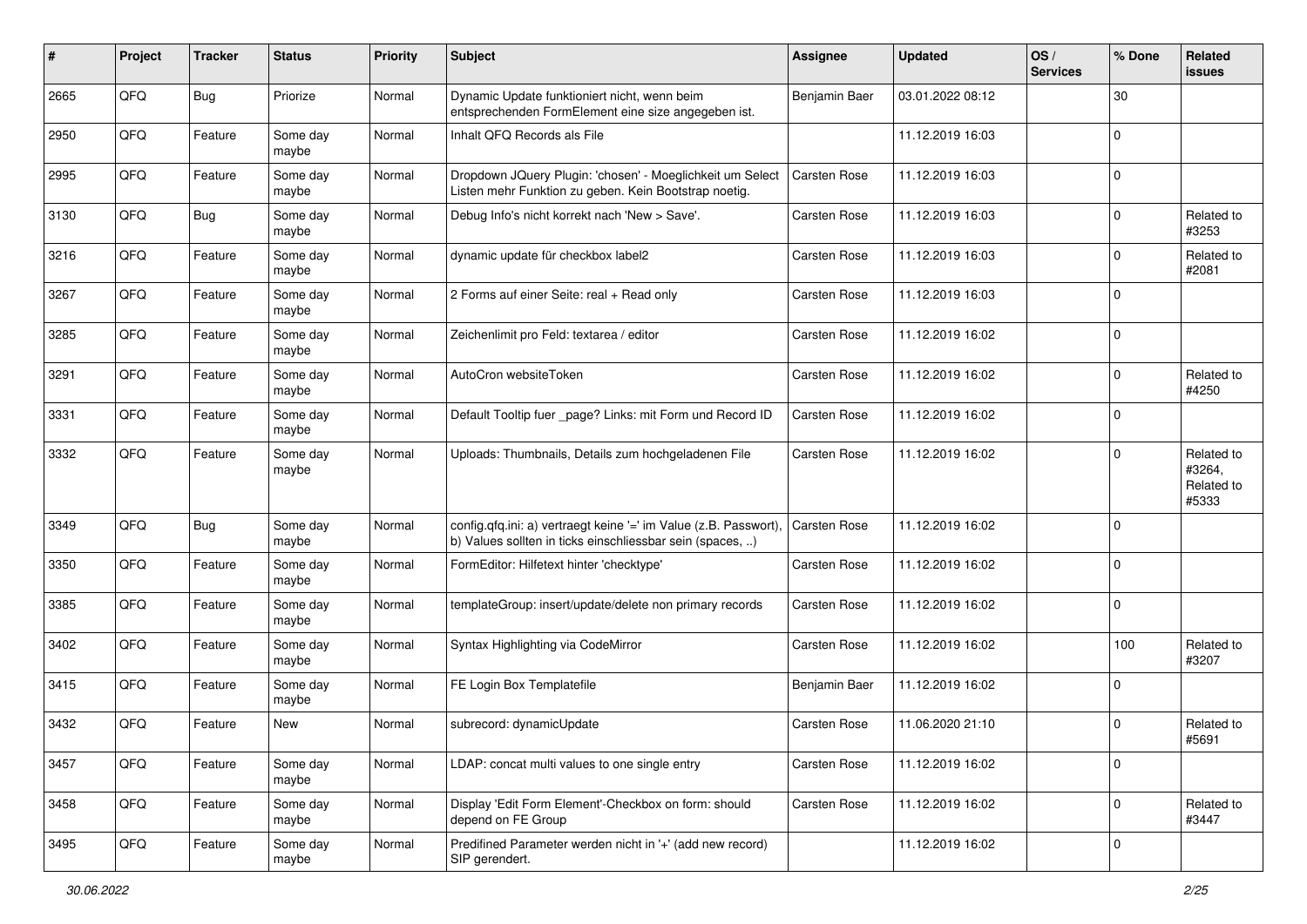| $\vert$ # | Project | <b>Tracker</b> | <b>Status</b>     | <b>Priority</b> | <b>Subject</b>                                                                                                                               | Assignee            | <b>Updated</b>   | OS/<br><b>Services</b> | % Done      | Related<br><b>issues</b>                    |
|-----------|---------|----------------|-------------------|-----------------|----------------------------------------------------------------------------------------------------------------------------------------------|---------------------|------------------|------------------------|-------------|---------------------------------------------|
| 3504      | QFQ     | Feature        | <b>New</b>        | Normal          | Logging: welche Action FEs werden wann wie ausgefuehrt                                                                                       | <b>Carsten Rose</b> | 01.02.2020 23:21 |                        | $\Omega$    | Related to<br>#5458,<br>Related to<br>#4092 |
| 3547      | QFQ     | <b>Bug</b>     | <b>New</b>        | Normal          | FE of type 'note' causes writing of empty fields.                                                                                            | <b>Carsten Rose</b> | 01.02.2020 23:21 |                        | $\mathbf 0$ |                                             |
| 3588      | QFQ     | <b>Bug</b>     | Some day<br>maybe | Normal          | templateGroup: versteckte Elemente werden weiterhin<br>gespeichert.                                                                          | Carsten Rose        | 11.12.2019 16:02 |                        | $\Omega$    |                                             |
| 3613      | QFQ     | Bug            | Some day<br>maybe | Normal          | note /note unchecked -> note div (col-md) wird weiterhin<br>gerendert                                                                        | Elias Villiger      | 01.02.2020 23:19 |                        | 100         |                                             |
| 3617      | QFQ     | Feature        | Some day<br>maybe | Normal          | Load javascripts at bottom                                                                                                                   |                     | 11.12.2019 16:02 |                        | $\mathbf 0$ |                                             |
| 3646      | QFQ     | Feature        | Some day<br>maybe | Normal          | Moeglichkeit HTML Tags in Reports auszugeben (zu<br>enkodieren: htmlspecialchars)                                                            |                     | 11.12.2019 16:02 |                        | $\Omega$    | Related to<br>#14320                        |
| 3666      | QFQ     | Feature        | Some day<br>maybe | Normal          | a) Performance Messung: mysql_real_escape_string() im<br>Vergleich zu str_replace(), b) doppeltes Aufrufen von<br>mysql real escape string() | <b>Carsten Rose</b> | 11.12.2019 16:02 |                        | $\Omega$    |                                             |
| 3677      | QFQ     | Feature        | Some dav<br>maybe | Normal          | wkhtmitopdf: FE User access prohibited, if client IP changes<br>\$TYPO3_CONF_VARS[FE][lockIP]                                                | <b>Carsten Rose</b> | 11.12.2019 16:02 |                        | $\Omega$    |                                             |
| 3682      | QFQ     | Bug            | Some day<br>maybe | Normal          | Dynamic update: Radio buttons                                                                                                                | Carsten Rose        | 11.12.2019 16:02 |                        | $\Omega$    |                                             |
| 3692      | QFQ     | Feature        | Some day<br>maybe | Normal          | QFQ Webseite                                                                                                                                 | Benjamin Baer       | 11.12.2019 16:02 |                        | $\Omega$    | Related to<br>#5033                         |
| 3708      | QFQ     | Feature        | Some day<br>maybe | Normal          | Form: input - 'specialchars', 'none'  gewisse tags<br>erlauben, andere verbieten                                                             | <b>Carsten Rose</b> | 11.12.2019 16:02 |                        | $\Omega$    | Related to<br>#14320                        |
| 3750      | QFQ     | Bug            | Some day<br>maybe | Normal          | FE in a row: if one violates check, all are red                                                                                              | <b>Carsten Rose</b> | 11.12.2019 16:03 |                        | $\Omega$    |                                             |
| 3782      | QFQ     | Bug            | Priorize          | Normal          | Bei fehlerhafter Eingabe (z.B. Datum) sollte das erwartete<br>Format angezeigt werden                                                        | <b>Carsten Rose</b> | 01.02.2020 10:13 |                        | $\Omega$    |                                             |
| 3811      | QFQ     | <b>Bug</b>     | Some day<br>maybe | Normal          | Dynamic Update: extraButtonInfo - Text aktualisieren                                                                                         | <b>Carsten Rose</b> | 11.12.2019 16:03 |                        | $\Omega$    | Related to<br>#11517                        |
| 3864      | QFQ     | Feature        | <b>New</b>        | Normal          | Encrypt / decrypt field                                                                                                                      | Enis Nuredini       | 30.06.2022 16:29 |                        | $\Omega$    |                                             |
| 3867      | QFQ     | Feature        | Priorize          | Normal          | Readonly Formular: Template Groups add/delete<br>ausbeldnen                                                                                  | <b>Carsten Rose</b> | 05.05.2021 22:12 |                        | $\Omega$    |                                             |
| 3877      | QFQ     | Feature        | Some day<br>maybe | Normal          | FormEditor: die Felder die aktuell nicht gebraucht werden<br>nur auf readonly/disabled setzen (nicht ausblenden > das<br>irritiert.          | <b>Carsten Rose</b> | 11.12.2019 16:03 |                        | $\Omega$    |                                             |
| 3878      | QFQ     | Feature        | Some day<br>maybe | Normal          | Form 'FormElement': Spalte 'name' typeAhead mit<br>Spaltennamen der Primarytable.                                                            |                     | 11.12.2019 16:03 |                        | $\Omega$    |                                             |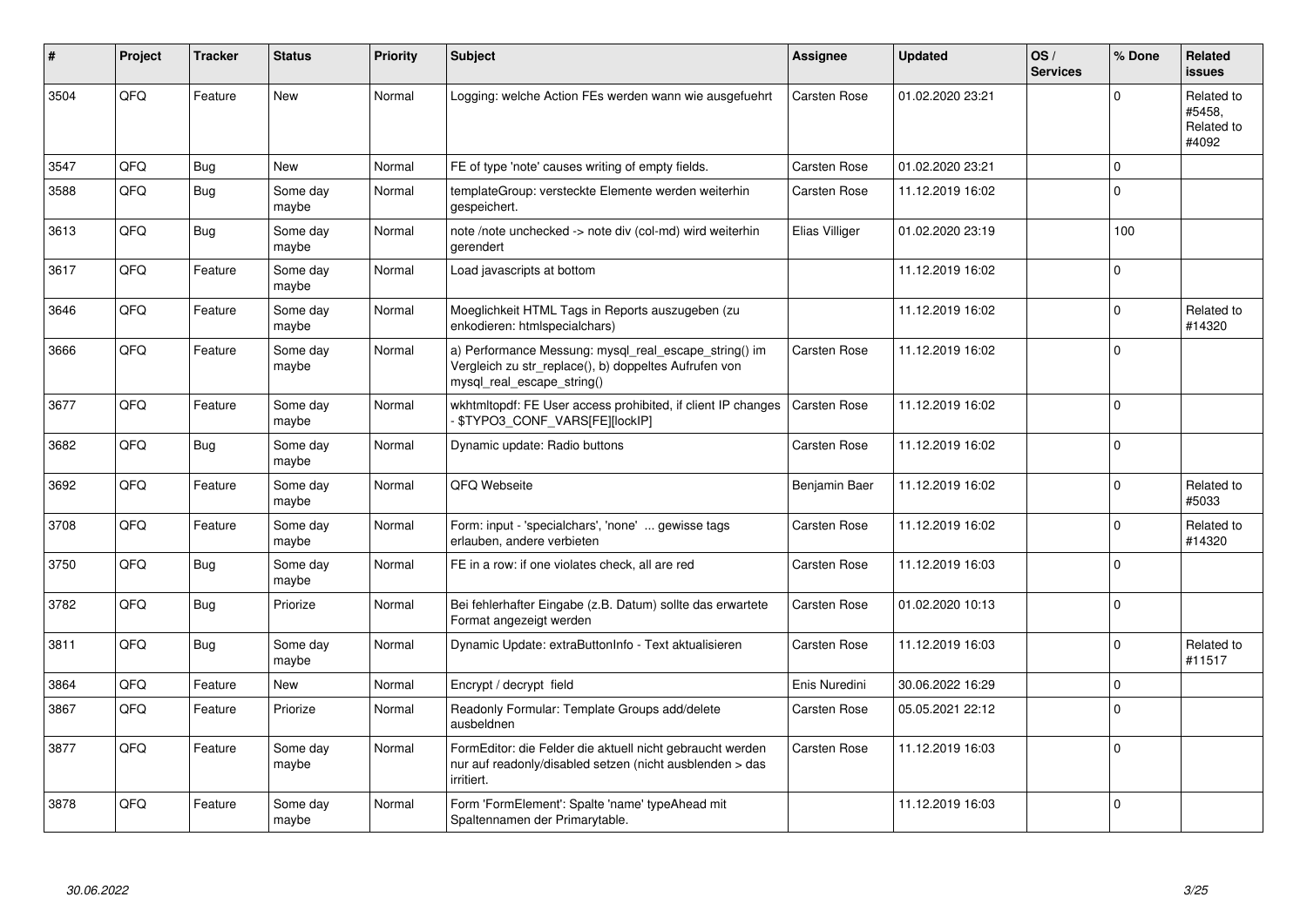| #    | Project | <b>Tracker</b> | <b>Status</b>     | <b>Priority</b> | <b>Subject</b>                                                                                                                                           | Assignee            | <b>Updated</b>   | OS/<br><b>Services</b> | % Done      | Related<br><b>issues</b>                    |
|------|---------|----------------|-------------------|-----------------|----------------------------------------------------------------------------------------------------------------------------------------------------------|---------------------|------------------|------------------------|-------------|---------------------------------------------|
| 3879 | QFQ     | Feature        | Some day<br>maybe | Normal          | Form 'FormElement': Beim Feld 'name' rechts in der Notiz<br>einen Link einblenden - a) aktuelle Definition anzeigen, b)<br>Spalte in der Tabelle anlegen |                     | 11.12.2019 16:03 |                        | $\Omega$    |                                             |
| 3880 | QFQ     | Feature        | Some day<br>maybe | Normal          | Form 'Form': anlegen einer Tabelle                                                                                                                       |                     | 14.01.2021 10:12 |                        | $\Omega$    |                                             |
| 3882 | QFQ     | <b>Bug</b>     | Some day<br>maybe | Normal          | templateGroup: disable 'add' if limit is reached - funktioniert<br>nicht wenn bereits records existierten                                                | <b>Carsten Rose</b> | 11.12.2019 16:03 |                        | $\Omega$    |                                             |
| 3895 | QFQ     | Bug            | Some day<br>maybe | Normal          | typeahead pedantic: on lehrkredit Idap webpass - if only one<br>person is in dropdown, such person can't be selected                                     | Carsten Rose        | 11.12.2019 16:03 |                        | $\Omega$    |                                             |
| 3900 | QFQ     | Feature        | Some day<br>maybe | Normal          | Extend documentation of 'Copy / Paste'                                                                                                                   | Carsten Rose        | 11.12.2019 16:03 |                        | $\Omega$    | Related to<br>#3899                         |
| 3905 | QFQ     | Feature        | Some day<br>maybe | Normal          | Documentation: Best Practice anhand eines Online<br>Bewerbungstools                                                                                      | Carsten Rose        | 11.12.2019 16:03 |                        | $\Omega$    |                                             |
| 3941 | QFQ     | Feature        | Some day<br>maybe | Normal          | sqlAfter: es sollten mehrere moeglich sein                                                                                                               | Carsten Rose        | 11.12.2019 16:03 |                        | $\Omega$    | Related to<br>#3942                         |
| 3942 | QFQ     | Feature        | Some day<br>maybe | Normal          | Action Elemente: neu generierte IDs via FE weitergeben                                                                                                   | Carsten Rose        | 11.12.2019 16:03 |                        | $\Omega$    | Related to<br>#3941                         |
| 3947 | QFQ     | Feature        | Some day<br>maybe | Normal          | Attack detectect: logout current user                                                                                                                    | Carsten Rose        | 11.12.2019 16:03 |                        | $\Omega$    | Related to<br>#5458,<br>Related to<br>#6299 |
| 3991 | QFQ     | Feature        | Some day<br>maybe | Normal          | report: Columnname ' skipWrap' skips 'fbeg', 'fend'                                                                                                      | Carsten Rose        | 11.12.2019 16:03 |                        | $\Omega$    |                                             |
| 4008 | QFQ     | <b>Bug</b>     | Some day<br>maybe | Normal          | FormElemen.type=sendmail: wrong 'TO' if 'real<br>name <rea@mail.to>' is used</rea@mail.to>                                                               | <b>Carsten Rose</b> | 11.12.2019 16:03 |                        | $\Omega$    |                                             |
| 4018 | QFQ     | Feature        | New               | Normal          | typeahead: long query parameter / answer triggers 'Attack<br>detected' and purges current SIP storage.                                                   | Carsten Rose        | 29.06.2022 22:46 |                        | $\Omega$    | Related to<br>#9077                         |
| 4023 | QFQ     | Feature        | <b>New</b>        | Normal          | prepared statements - FE action: salveld, sgllnsert,<br>sqlUpdate, sqlDelete, sqlBefore, sqlAfter                                                        | Carsten Rose        | 11.12.2019 16:15 |                        | $\Omega$    |                                             |
| 4026 | QFQ     | Feature        | Some day<br>maybe | Normal          | sqlLog.sql: log number of FE.id                                                                                                                          | <b>Carsten Rose</b> | 11.12.2019 16:03 |                        | $\Omega$    | Related to<br>#5458                         |
| 4027 | QFQ     | Feature        | Some day<br>maybe | Normal          | Missing: orange 'check' / 'bullet'                                                                                                                       |                     | 11.12.2019 16:03 |                        | $\Omega$    |                                             |
| 4050 | QFQ     | Feature        | New               | Normal          | sql.log: 1) FormElement ID which causes a specific action,<br>2) Result in the same row.                                                                 | Carsten Rose        | 15.04.2020 11:35 |                        | $\Omega$    | Related to<br>#5458                         |
| 4082 | QFQ     | Feature        | <b>New</b>        | Normal          | Dynamic Update: modeSql - useful default                                                                                                                 | Carsten Rose        | 01.02.2020 23:22 |                        | $\mathbf 0$ |                                             |
| 4092 | QFQ     | Bug            | Some day<br>maybe | Normal          | 1) Logging verbessern wann welches FE warum<br>ausgefuehrt wird, 2) Documentation: Best Practice Template<br>Group                                       | <b>Carsten Rose</b> | 01.02.2020 23:19 |                        | $\Omega$    | Related to<br>#3504                         |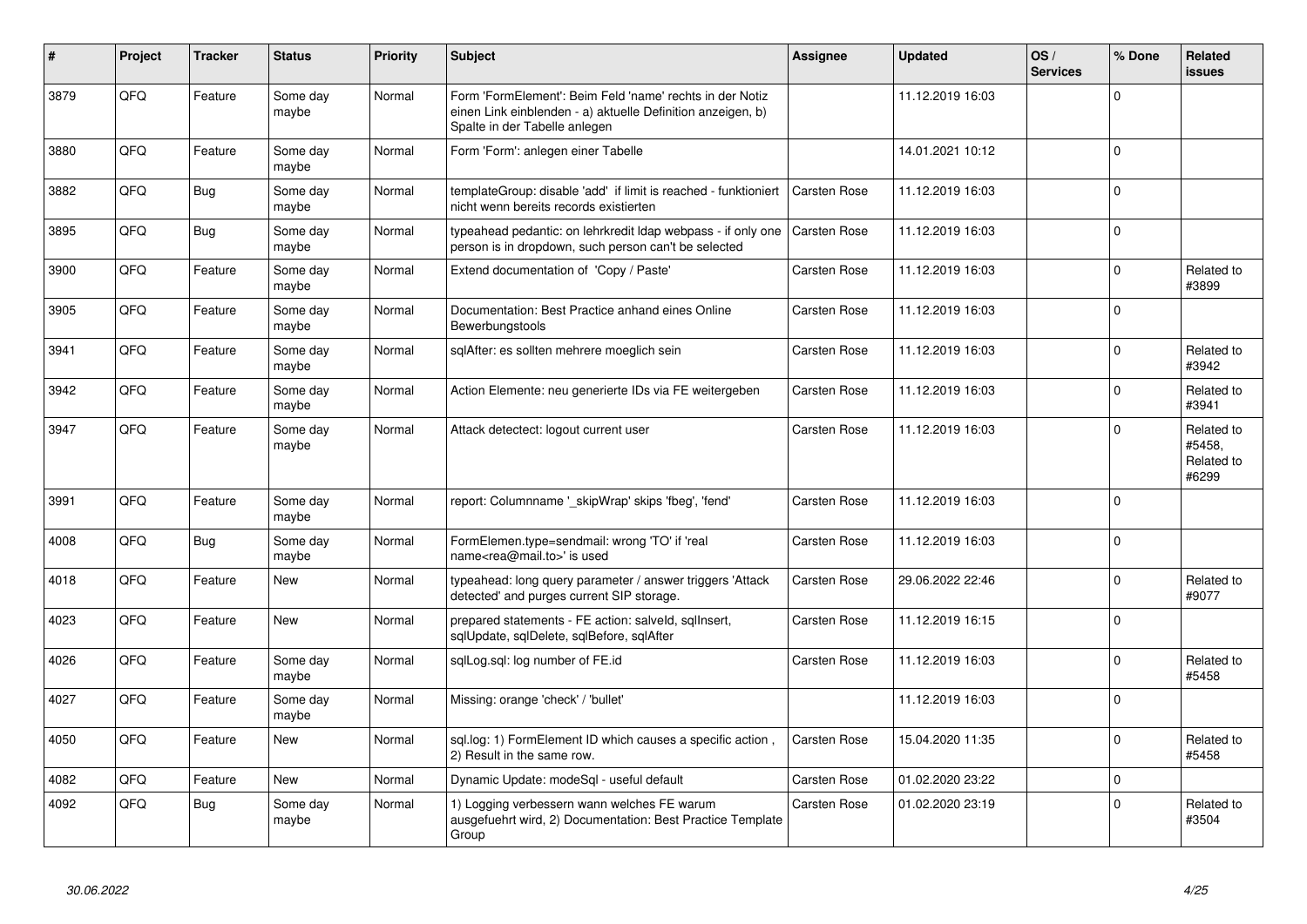| ∦    | Project    | <b>Tracker</b> | <b>Status</b>     | <b>Priority</b> | <b>Subject</b>                                                                                                                                           | Assignee            | <b>Updated</b>   | OS/<br><b>Services</b> | % Done   | Related<br>issues                           |
|------|------------|----------------|-------------------|-----------------|----------------------------------------------------------------------------------------------------------------------------------------------------------|---------------------|------------------|------------------------|----------|---------------------------------------------|
| 4122 | QFQ        | Bug            | Some day<br>maybe | Normal          | file: Render Mode hat keinen Effekt                                                                                                                      |                     | 11.12.2019 16:03 |                        | $\Omega$ |                                             |
| 4138 | QFQ        | Bug            | Some day<br>maybe | Normal          | style fehlt                                                                                                                                              |                     | 11.12.2019 16:03 |                        | $\Omega$ |                                             |
| 4194 | QFQ        | Feature        | In Progress       | Normal          | Bootstrap 4 ist jetzt offiziel                                                                                                                           |                     | 03.05.2021 20:47 |                        | $\Omega$ | Related to<br>#10114                        |
| 4197 | QFQ        | Feature        | Some day<br>maybe | Normal          | Unit Test fuer JSON Stream von QuickFormQuery.php ><br>doForm()                                                                                          | <b>Carsten Rose</b> | 11.12.2019 16:03 |                        | $\Omega$ |                                             |
| 4250 | QFQ        | Feature        | <b>New</b>        | Normal          | AutoCron in QFQ via PHP                                                                                                                                  | <b>Carsten Rose</b> | 01.02.2020 23:21 |                        | $\Omega$ | Related to<br>#3292,<br>Related to<br>#3291 |
| 4259 | QFQ        | Feature        | Some day<br>maybe | Normal          | Instant trigger a cron job                                                                                                                               | Carsten Rose        | 11.12.2019 16:03 |                        | $\Omega$ |                                             |
| 4293 | QFQ        | Bug            | Some day<br>maybe | Normal          | Download broken if token 'd:' is missing - but no error<br>message                                                                                       | Carsten Rose        | 11.12.2019 16:03 |                        | $\Omega$ | Related to<br>#7514                         |
| 4328 | QFQ        | <b>Bug</b>     | Some day<br>maybe | Normal          | Error Message: Show FE name/number on problems in FE                                                                                                     | Carsten Rose        | 01.02.2020 23:20 |                        | $\Omega$ |                                             |
| 4330 | QFQ        | Feature        | Some day<br>maybe | Normal          | Error Message: report missing {{ / }} in sqlUpdate, sqlInsert,<br>sqlDelete, sqlAfter, sqlBefore in FE action elements.                                  | <b>Carsten Rose</b> | 01.02.2020 23:20 |                        | $\Omega$ |                                             |
| 4343 | QFQ        | Feature        | Some day<br>maybe | Normal          | Link: Classifier to add 'attributes'                                                                                                                     | <b>Carsten Rose</b> | 01.02.2020 23:20 |                        | $\Omega$ | Related to<br>#14077                        |
| 4349 | QFQ        | Feature        | Some day<br>maybe | Normal          | link download: downloaded external URL to<br>deliver/concatenate - check mimetipe and handle it correctly                                                | <b>Carsten Rose</b> | 11.12.2019 16:02 |                        | $\Omega$ |                                             |
| 4365 | <b>OFO</b> | Feature        | Some day<br>maybe | Normal          | Multi Language: new way of config                                                                                                                        | Carsten Rose        | 01.02.2020 23:20 |                        | $\Omega$ |                                             |
| 4398 | QFQ        | Bug            | Some day<br>maybe | Normal          | Typeahead: mouse click in a prefilled input opens a single<br>item dropdown with the current value - click on it seems to<br>set the value, not the key. | Benjamin Baer       | 01.02.2020 23:20 |                        | $\Omega$ | Related to<br>#4457                         |
| 4413 | QFQ        | Feature        | New               | Normal          | fieldset: show/hidden, modeSql, dynamicUpdate                                                                                                            | <b>Carsten Rose</b> | 09.02.2022 15:19 |                        | $\Omega$ |                                             |
| 4420 | QFQ        | Feature        | Some day<br>maybe | Normal          | Client: Local Storage - store the changes of a form, local in<br>the browser.                                                                            | Benjamin Baer       | 11.12.2019 16:02 |                        | $\Omega$ |                                             |
| 4433 | QFQ        | Feature        | Some day<br>maybe | Normal          | Log when SIP will be destroyed by QFQ for any (security)<br>reason                                                                                       |                     | 01.02.2020 23:20 |                        | $\Omega$ | Related to<br>#4432,<br>Related to<br>#5458 |
| 4435 | QFQ        | Feature        | Some day<br>maybe | Normal          | Report: striptags - specify allowed tags                                                                                                                 |                     | 01.02.2020 23:20 |                        | $\Omega$ |                                             |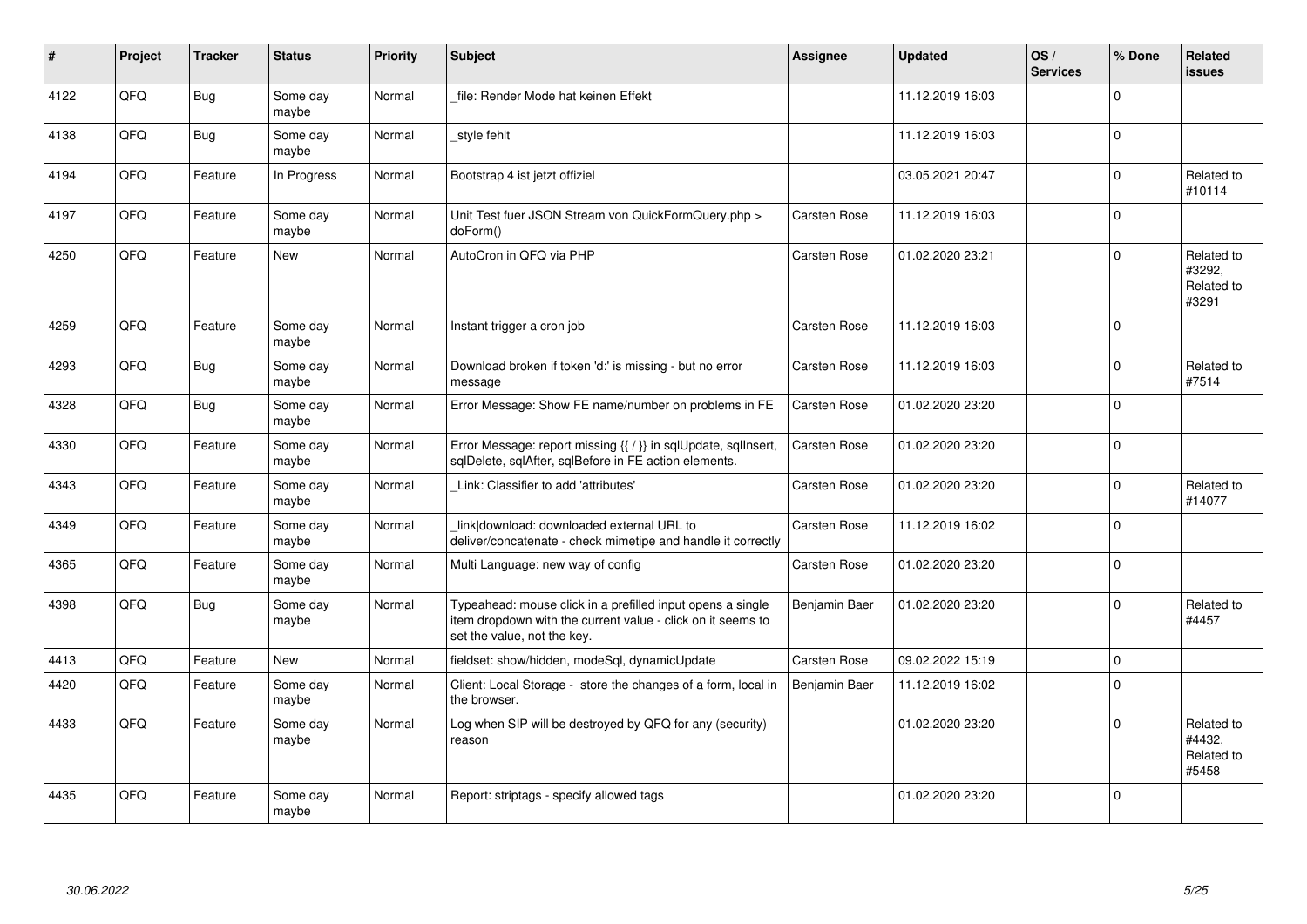| ∦    | Project | <b>Tracker</b> | <b>Status</b>     | Priority | <b>Subject</b>                                                                                         | Assignee      | <b>Updated</b>   | OS/<br><b>Services</b> | % Done      | Related<br><b>issues</b>                    |
|------|---------|----------------|-------------------|----------|--------------------------------------------------------------------------------------------------------|---------------|------------------|------------------------|-------------|---------------------------------------------|
| 4439 | QFQ     | Feature        | Some day<br>maybe | Normal   | Log: report all actions fired by an FE Element, incl. the<br>original directive (slaveld, sqlInsert, ) |               | 01.02.2020 23:20 |                        | $\Omega$    | Related to<br>#4432,<br>Related to<br>#5458 |
| 4440 | QFQ     | Feature        | Some day<br>maybe | Normal   | Manual.rst: explain how to. expand PHP Session to 4h                                                   |               | 11.12.2019 16:02 |                        | $\Omega$    |                                             |
| 4441 | QFQ     | Bug            | Some day<br>maybe | Normal   | \$_SERVER Vars sollten nur aus dem Store genommen<br>werden - Code entsprechend anpassen.              |               | 11.12.2019 16:02 |                        | $\mathbf 0$ |                                             |
| 4442 | QFQ     | Feature        | Some day<br>maybe | Normal   | Special Column Name: _link - new symbol G (Glyph) to<br>choose any available symbol                    |               | 11.12.2019 16:02 |                        | $\mathbf 0$ |                                             |
| 4443 | QFQ     | Feature        | Some day<br>maybe | Normal   | Form: multiple secondary tables                                                                        |               | 01.02.2020 23:20 |                        | $\Omega$    |                                             |
| 4444 | QFQ     | Feature        | Some day<br>maybe | Normal   | FE.type=upload: detect mime type                                                                       |               | 11.12.2019 16:02 |                        | $\Omega$    | Related to<br>#4303                         |
| 4445 | QFQ     | Feature        | Some day<br>maybe | Normal   | template group: Option to simulate fieldset                                                            |               | 28.06.2021 14:11 |                        | $\Omega$    |                                             |
| 4446 | QFQ     | Feature        | Some day<br>maybe | Normal   | New FE get same feldContainerId as last modifed FE                                                     |               | 01.02.2020 23:20 |                        | $\Omega$    |                                             |
| 4454 | QFQ     | Bug            | Some day<br>maybe | Normal   | Required Elements: multiple elements in a row - whole row<br>marked if only one input is empty.        | Benjamin Baer | 01.02.2020 23:20 |                        | $\Omega$    |                                             |
| 4457 | QFQ     | Bug            | Priorize          | Normal   | typeahead: pressing return to select an item, saves the form<br>and closes the form.                   | Benjamin Baer | 03.01.2022 08:01 |                        | $\Omega$    | Related to<br>#4398                         |
| 4528 | QFQ     | Bug            | Some day<br>maybe | Normal   | extraButtonLock mit SQLAhead Bug                                                                       | Carsten Rose  | 01.02.2020 23:19 |                        | $\mathbf 0$ |                                             |
| 4536 | QFQ     | Feature        | Some day<br>maybe | Normal   | FE upload: problem with delete if mutliple uploads an<br>FE.name="                                     |               | 01.02.2020 23:20 |                        | $\Omega$    |                                             |
| 4546 | QFQ     | Bug            | Some day<br>maybe | Normal   | NH: SIP storage is destroyed                                                                           |               | 01.02.2020 23:20 |                        | $\Omega$    |                                             |
| 4549 | QFQ     | Bug            | Some day<br>maybe | Normal   | TemplateGroups: FE.type SELECT loose selected value<br>after save                                      | Carsten Rose  | 01.02.2020 23:20 |                        | $\Omega$    | Related to<br>#4548,<br>Related to<br>#4771 |
| 4551 | QFQ     | Feature        | Some day<br>maybe | Normal   | Set 'pills' via dynamicUpdate to show/hide/disabled                                                    |               | 01.02.2020 23:20 |                        | $\Omega$    | Related to<br>#3752                         |
| 4583 | QFG     | <b>Bug</b>     | Some day<br>maybe | Normal   | Dynamic Update bei TypeAhead Feldern                                                                   | Carsten Rose  | 01.02.2020 23:19 |                        | $\mathbf 0$ |                                             |
| 4606 | QFQ     | Feature        | Some day<br>maybe | Normal   | link: qualifier to render bootstrap button                                                             | Carsten Rose  | 01.02.2020 23:19 |                        | 0           |                                             |
| 4626 | QFG     | Feature        | Some day<br>maybe | Normal   | Mobile View: 'classBody=qfq-form-right' makes no sense                                                 |               | 01.02.2020 23:20 |                        | $\mathbf 0$ |                                             |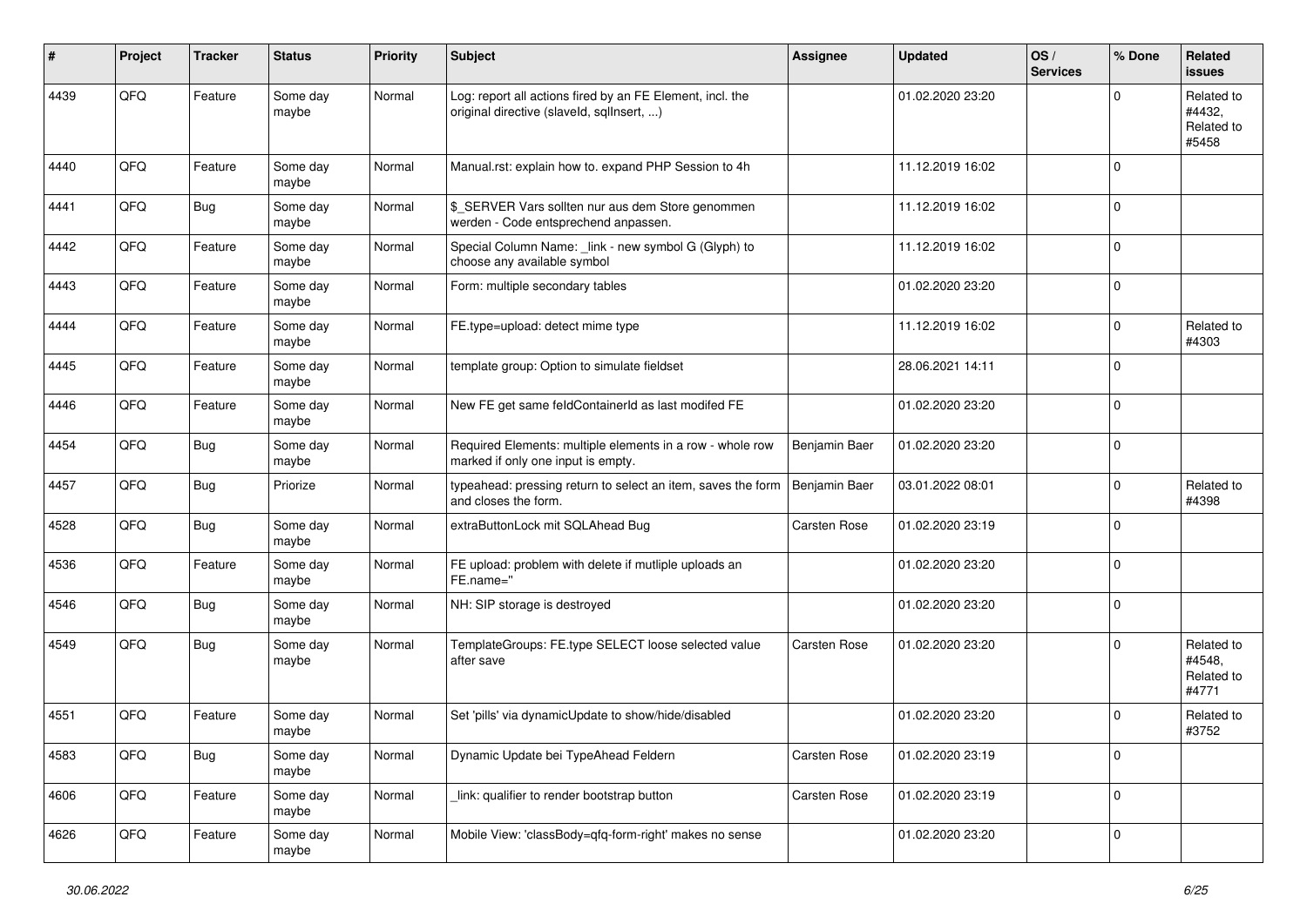| ∦    | Project | <b>Tracker</b> | <b>Status</b>     | <b>Priority</b> | Subject                                                                                                                                                       | <b>Assignee</b>     | <b>Updated</b>   | OS/<br><b>Services</b> | % Done      | Related<br>issues                              |
|------|---------|----------------|-------------------|-----------------|---------------------------------------------------------------------------------------------------------------------------------------------------------------|---------------------|------------------|------------------------|-------------|------------------------------------------------|
| 4627 | QFQ     | Feature        | Some day<br>maybe | Normal          | dbupdate: all tables - check 'create', 'modified' if it is<br>possible to change to default 'CURRENT_TIMESTAMP' and<br>modified 'ON UPDATE CURRENT TIMESTAMP' |                     | 01.02.2020 23:20 |                        | 0           |                                                |
| 4640 | QFQ     | Feature        | Some day<br>maybe | Normal          | Rename System Forms                                                                                                                                           |                     | 01.02.2020 23:20 |                        | $\mathbf 0$ |                                                |
| 4650 | QFQ     | Feature        | Some day<br>maybe | Normal          | Convert html to doc/rtf                                                                                                                                       | Carsten Rose        | 01.02.2020 23:20 |                        | $\Omega$    | Related to<br>#10704                           |
| 4651 | QFQ     | Bug            | Some day<br>maybe | Normal          | "Loading document" Modal wird angezeigt bei uzhcd type=2<br>Ansicht                                                                                           | <b>Carsten Rose</b> | 01.02.2020 23:20 |                        | $\Omega$    |                                                |
| 4652 | QFQ     | Feature        | Some day<br>maybe | Normal          | UZH CD: Weiterleitung auf benutzerdefinierte 403/404 Seite                                                                                                    | <b>Carsten Rose</b> | 01.02.2020 23:20 |                        | $\mathbf 0$ |                                                |
| 4659 | QFQ     | Bug            | Some day<br>maybe | Normal          | infoButtonExtra                                                                                                                                               | Carsten Rose        | 01.02.2020 23:20 |                        | $\Omega$    |                                                |
| 4719 | QFQ     | Feature        | Some day<br>maybe | Normal          | Custom Message in Client in case of 'Browser tab close,<br>modification will be lost'                                                                         |                     | 01.02.2020 23:20 |                        | $\Omega$    |                                                |
| 4756 | QFQ     | Bug            | New               | Normal          | Form dirty even nothing changes                                                                                                                               | Carsten Rose        | 11.12.2019 16:16 |                        | $\Omega$    |                                                |
| 4757 | QFQ     | Feature        | Some day<br>maybe | Normal          | Test subrecord: download links ok? Links ok?                                                                                                                  | Carsten Rose        | 01.02.2020 23:20 |                        | $\mathbf 0$ |                                                |
| 4771 | QFQ     | Bug            | Some day<br>maybe | Normal          | gfg: select-down-values empty after save (edit-form for<br>program administrators)                                                                            | Carsten Rose        | 01.02.2020 23:20 |                        | $\Omega$    | Related to<br>#4549, Has<br>duplicate<br>#4282 |
| 4816 | QFQ     | Feature        | Some day<br>maybe | Normal          | Templates for QFQ Reports (Tables, Radios, )                                                                                                                  |                     | 01.02.2020 23:20 |                        | $\Omega$    |                                                |
| 4839 | QFQ     | Feature        | Some day<br>maybe | Normal          | qfq-handle in <head> Abschnitt</head>                                                                                                                         | Carsten Rose        | 11.12.2019 16:02 |                        | $\Omega$    |                                                |
| 4869 | QFQ     | Feature        | Some day<br>maybe | Normal          | Dynamic Update (show, hide, readonly?, required?) for<br><b>Template Group Elements</b>                                                                       | Carsten Rose        | 01.02.2020 23:19 |                        | $\Omega$    | Related to<br>#4865                            |
| 4872 | QFQ     | Feature        | Some day<br>maybe | Normal          | Fields of Typo3 page available in STORE_TYPO3                                                                                                                 | Carsten Rose        | 01.02.2020 23:19 |                        | $\Omega$    |                                                |
| 4956 | QFQ     | Feature        | Some day<br>maybe | Normal          | Sendmail: Benutzerdefinierte Headers                                                                                                                          | Carsten Rose        | 11.12.2019 16:02 |                        | $\Omega$    |                                                |
| 4974 | QFQ     | Feature        | Some day<br>maybe | Normal          | Long polling - inform all listening clients of changes                                                                                                        |                     | 11.12.2019 16:02 |                        | $\Omega$    |                                                |
| 5021 | QFQ     | <b>Bug</b>     | Some day<br>maybe | Normal          | FE.typ=extra - during save displays error 'datum2' already<br>filled in STORE_SIP - the value is stored nevertheless                                          | <b>Carsten Rose</b> | 01.02.2020 23:19 |                        | $\mathbf 0$ | Related to<br>#3875                            |
| 5024 | QFQ     | Feature        | Some day<br>maybe | Normal          | Fabric: Generate PDF with edits                                                                                                                               | Benjamin Baer       | 01.02.2020 23:20 |                        | $\Omega$    | Related to<br>#10704                           |
| 5129 | QFQ     | Feature        | Some day<br>maybe | Normal          | Reports: SQL fuer x Achse und y Achse                                                                                                                         |                     | 11.12.2019 16:02 |                        | $\mathbf 0$ |                                                |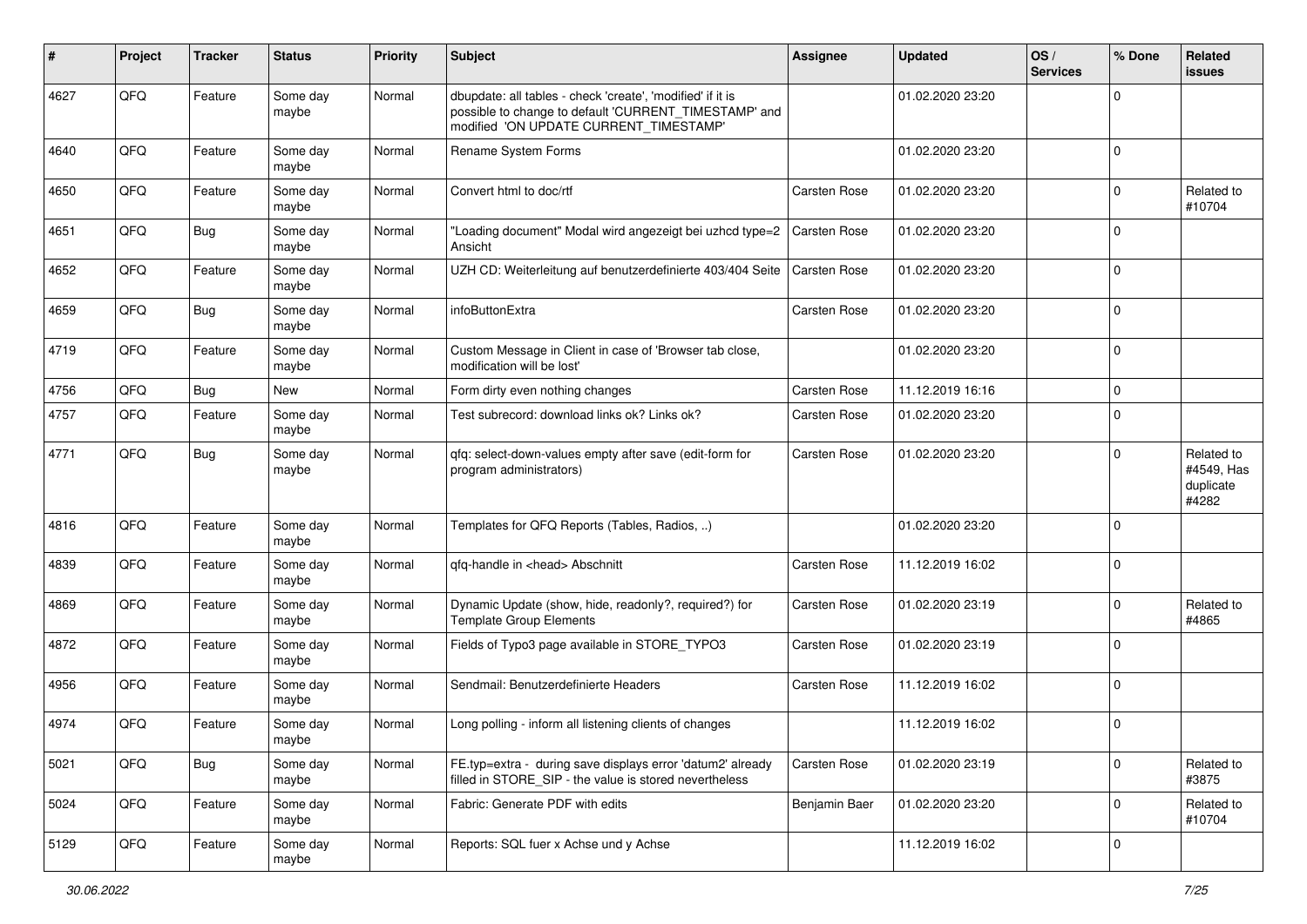| $\vert$ # | <b>Project</b> | <b>Tracker</b> | <b>Status</b>     | <b>Priority</b> | <b>Subject</b>                                                                                     | Assignee            | <b>Updated</b>   | OS/<br><b>Services</b> | % Done      | Related<br><b>issues</b>                    |
|-----------|----------------|----------------|-------------------|-----------------|----------------------------------------------------------------------------------------------------|---------------------|------------------|------------------------|-------------|---------------------------------------------|
| 5131      | QFQ            | Feature        | <b>New</b>        | Normal          | Activate Spin Gear ('wait/busy' indicator) via LINK attribute                                      | Carsten Rose        | 01.02.2020 23:21 |                        | $\Omega$    |                                             |
| 5132      | QFQ            | Feature        | Some day<br>maybe | Normal          | Error Message sendmail missing attachment: more details                                            | <b>Carsten Rose</b> | 01.02.2020 23:19 |                        | $\Omega$    |                                             |
| 5160      | QFQ            | Feature        | Some day<br>maybe | Normal          | QFQ collaborative / together.js, ShareJS, y-js, collaborative,                                     |                     | 11.12.2019 16:02 |                        | $\Omega$    |                                             |
| 5305      | QFQ            | Bug            | New               | Normal          | Upload FormElement: nicht disabled by readonly Form                                                | <b>Carsten Rose</b> | 16.06.2021 13:43 |                        | $\Omega$    | Related to<br>#9347,<br>Related to<br>#9834 |
| 5342      | QFQ            | Feature        | Some day<br>maybe | Normal          | link - with HTML Attributes                                                                        |                     | 01.02.2020 23:20 |                        | $\Omega$    | Related to<br>#14077                        |
| 5345      | QFQ            | Feature        | New               | Normal          | Report: UPDATE / INSERT / DELETE statements should<br>trigger subqueries, depending on the result. | Carsten Rose        | 27.05.2020 16:11 |                        | $\Omega$    |                                             |
| 5366      | QFQ            | Feature        | Priorize          | Normal          | Saving with keyboard shortcuts                                                                     | Benjamin Baer       | 21.03.2022 09:47 |                        | $\mathbf 0$ |                                             |
| 5389      | QFQ            | Feature        | Some day<br>maybe | Normal          | QFQ Design: Multline label / note                                                                  | Benjamin Baer       | 01.02.2020 23:19 |                        | $\Omega$    |                                             |
| 5428      | QFQ            | Feature        | Some day<br>maybe | Normal          | secure thumbnail: late render on access.                                                           | Carsten Rose        | 01.02.2020 23:20 |                        | $\Omega$    |                                             |
| 5452      | QFQ            | Feature        | Some day<br>maybe | Normal          | Thumbnails from PDF: bad quality                                                                   |                     | 01.02.2020 23:20 |                        | $\Omega$    |                                             |
| 5455      | QFQ            | Feature        | Some day<br>maybe | Normal          | Mail Redirects grld abhaengig                                                                      |                     | 01.02.2020 23:20 |                        | $\mathbf 0$ |                                             |
| 5480      | QFQ            | Feature        | Some day<br>maybe | Normal          | QFQ: Dokumentation mit Screenshots versehen                                                        | Carsten Rose        | 01.02.2020 23:20 |                        | $\Omega$    | Related to<br>#9879                         |
| 5548      | QFQ            | Feature        | Some day<br>maybe | Normal          | 801 Textfiles/Scriptfiles als Thumbnail                                                            | <b>Carsten Rose</b> | 07.03.2022 16:26 |                        | $\Omega$    |                                             |
| 5557      | QFQ            | Bug            | Some day<br>maybe | Normal          | Form load: STORE_RECORD filled, but should be empty                                                | Carsten Rose        | 01.02.2020 23:19 |                        | $\Omega$    |                                             |
| 5559      | QFQ            | <b>Bug</b>     | <b>New</b>        | Normal          | FE.type = Upload: 'accept' might contain variables                                                 | Carsten Rose        | 11.05.2020 21:23 |                        | $\Omega$    |                                             |
| 5562      | QFQ            | Feature        | Priorize          | Normal          | Drag'n'Drop fuer Uploads                                                                           | Benjamin Baer       | 21.03.2022 09:52 |                        | $\Omega$    | Related to<br>#9706                         |
| 5576      | QFQ            | Bug            | New               | Normal          | Using MySQL 'DROP' requires privilege - wich is not really<br>necessary.                           | <b>Carsten Rose</b> | 01.02.2020 23:21 |                        | $\Omega$    |                                             |
| 5579      | QFQ            | Feature        | Some day<br>maybe | Normal          | Enhance Doc / Presentation: variable type 'link column type'                                       | Carsten Rose        | 01.02.2020 23:19 |                        | $\Omega$    |                                             |
| 5665      | QFQ            | Feature        | Some day<br>maybe | Normal          | Versuch das '{{!' nicht mehr noetig ist.                                                           | <b>Carsten Rose</b> | 01.02.2020 23:20 |                        | $\Omega$    | Related to<br>#7432,<br>Related to<br>#7434 |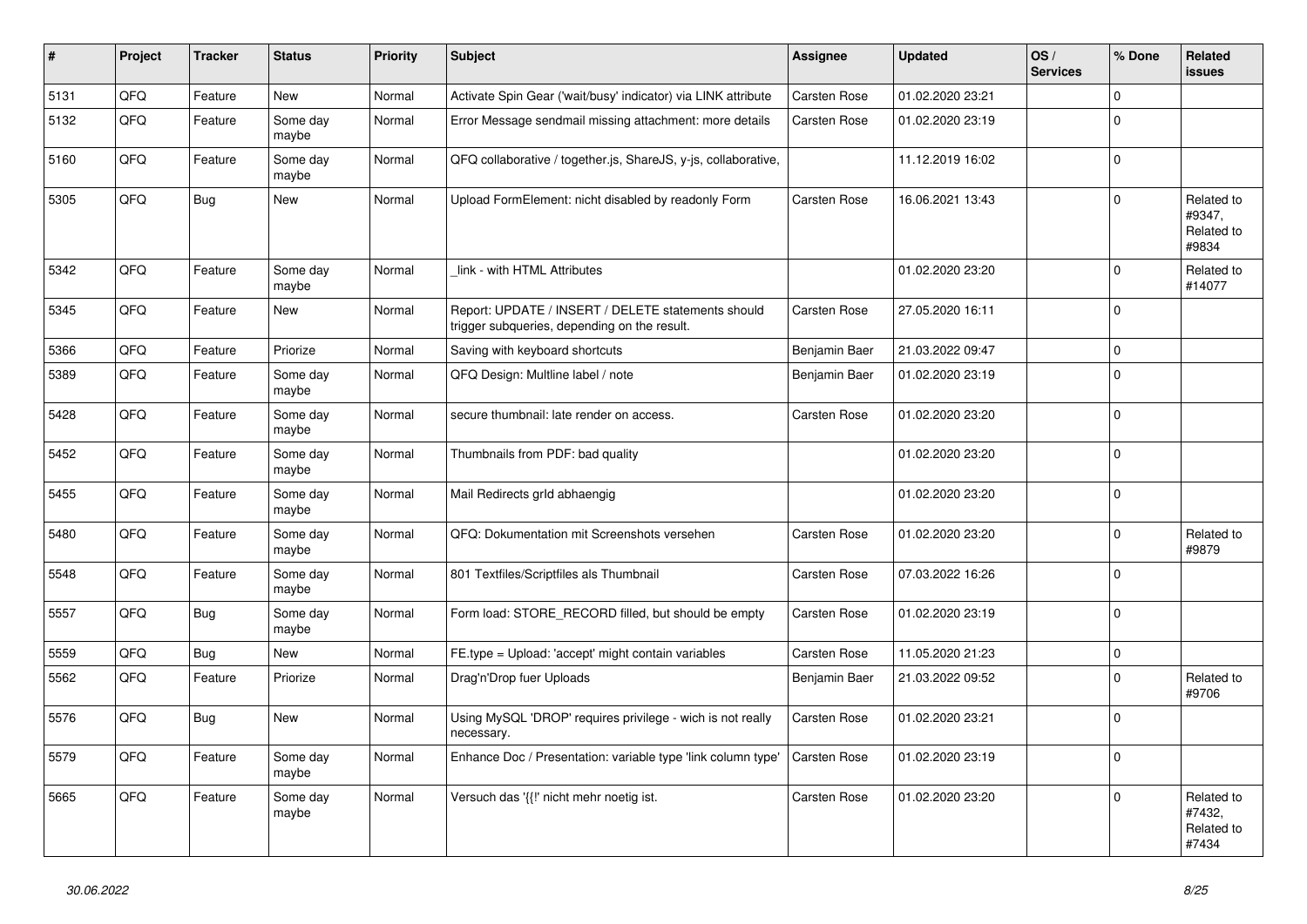| #    | Project | <b>Tracker</b> | <b>Status</b>     | <b>Priority</b> | <b>Subject</b>                                                                    | Assignee            | <b>Updated</b>   | OS/<br><b>Services</b> | % Done   | Related<br><b>issues</b>                    |
|------|---------|----------------|-------------------|-----------------|-----------------------------------------------------------------------------------|---------------------|------------------|------------------------|----------|---------------------------------------------|
| 5695 | QFQ     | Feature        | In Progress       | Normal          | <b>Multiform</b>                                                                  | <b>Carsten Rose</b> | 02.01.2021 18:38 |                        | $\Omega$ |                                             |
| 5706 | QFQ     | Bug            | Some day<br>maybe | Normal          | upload: fileDestination needs to be sanatized                                     | Carsten Rose        | 01.02.2020 23:19 |                        | $\Omega$ |                                             |
| 5768 | QFQ     | Bug            | Some day<br>maybe | Normal          | {{pageLanguage:T}}' missing if QFQ is called via api                              | Carsten Rose        | 01.02.2020 23:19 |                        | $\Omega$ |                                             |
| 5782 | QFQ     | Feature        | <b>New</b>        | Normal          | NextCloud API                                                                     | Carsten Rose        | 01.02.2020 10:02 |                        | $\Omega$ |                                             |
| 5783 | QFQ     | Feature        | Some day<br>maybe | Normal          | <b>BPMN View/Edit</b>                                                             |                     | 11.12.2019 16:02 |                        | $\Omega$ |                                             |
| 5805 | QFQ     | Feature        | Some day<br>maybe | Normal          | TypeAHead SQL value instead of key stored                                         |                     | 01.02.2020 23:19 |                        | $\Omega$ | Related to<br>#5444                         |
| 5850 | QFQ     | Feature        | Some day<br>maybe | Normal          | Deployment: In QFQ Doc best practice fuer zeitgemaesses<br>Deployment beschreiben |                     | 01.02.2020 23:20 |                        | $\Omega$ |                                             |
| 5851 | QFQ     | Feature        | Some day<br>maybe | Normal          | Queue System implementieren: MQTT, RabbitMQ                                       |                     | 01.02.2020 23:20 |                        | $\Omega$ | Related to<br>#5715                         |
| 5852 | QFQ     | Feature        | Some day<br>maybe | Normal          | Logging: mail.log / sql.log - im FE anzeigen und via AJAX<br>aktualisieren        | Carsten Rose        | 01.02.2020 23:19 |                        | $\Omega$ | Related to<br>#5885                         |
| 5877 | QFQ     | Bug            | Some day<br>maybe | Normal          | FE.type=note:bsColumn strange behaviour                                           |                     | 01.02.2020 23:19 |                        | $\Omega$ |                                             |
| 5892 | QFQ     | Feature        | Some day<br>maybe | Normal          | QFQ should use T3 API to manipulate FE GROUP<br>membership                        |                     | 01.02.2020 23:20 |                        | $\Omega$ |                                             |
| 5893 | QFQ     | Feature        | Some day<br>maybe | Normal          | Edit on double-click                                                              |                     | 01.02.2020 23:19 |                        | $\Omega$ | Related to<br>#5894                         |
| 5894 | QFQ     | Feature        | Feedback          | Normal          | Typeahead in Report: show/hide rows dynamically                                   | Carsten Rose        | 18.02.2022 08:50 |                        | $\Omega$ | Related to<br>#5893,<br>Related to<br>#5885 |
| 5895 | QFQ     | Feature        | Some day<br>maybe | Normal          | Tutorial: List of all QFQ Features                                                |                     | 01.02.2020 23:19 |                        | $\Omega$ |                                             |
| 5923 | QFQ     | Feature        | Some day<br>maybe | Normal          | fillStoreSystemBySqlLate                                                          |                     | 01.02.2020 23:19 |                        | $\Omega$ |                                             |
| 5942 | QFQ     | Feature        | Priorize          | Normal          | 'L' and 'type': append to links, generate via 'link' by using<br>'u:' .           | <b>Carsten Rose</b> | 01.02.2020 10:13 |                        | $\Omega$ |                                             |
| 5983 | QFQ     | Feature        | Some day<br>maybe | Normal          | Form Submit (save & update): normalize date/-time FE                              | Carsten Rose        | 01.02.2020 23:19 |                        | $\Omega$ |                                             |
| 5991 | QFQ     | Bug            | Some day<br>maybe | Normal          | URLs with ' ' or long parameter are problematic                                   | Carsten Rose        | 01.02.2020 23:19 |                        | $\Omega$ |                                             |
| 6083 | QFQ     | Feature        | Some day<br>maybe | Normal          | Dynamic Update: Value Check via SQL                                               |                     | 11.12.2019 16:02 |                        | $\Omega$ |                                             |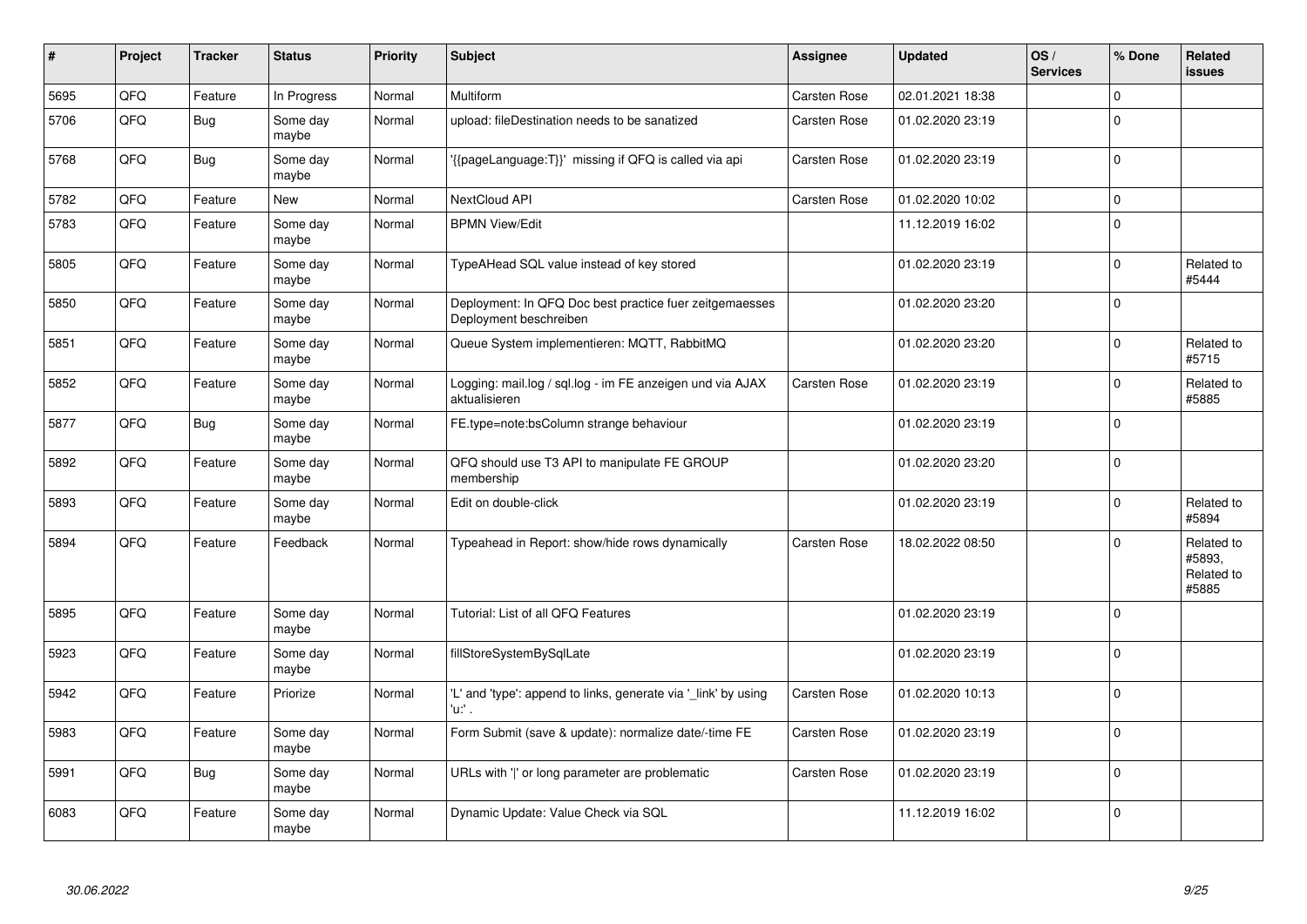| #    | Project | <b>Tracker</b> | <b>Status</b>     | <b>Priority</b> | Subject                                                                                               | Assignee            | <b>Updated</b>   | OS/<br><b>Services</b> | % Done      | Related<br>issues                           |
|------|---------|----------------|-------------------|-----------------|-------------------------------------------------------------------------------------------------------|---------------------|------------------|------------------------|-------------|---------------------------------------------|
| 6084 | QFQ     | Feature        | Some day<br>maybe | Normal          | New escape type: 'D' - convert date                                                                   |                     | 01.02.2020 23:19 |                        | $\Omega$    |                                             |
| 6140 | QFQ     | <b>Bug</b>     | Priorize          | Normal          | QFQ DnD Sort: Locked fields                                                                           | Benjamin Baer       | 21.03.2022 09:56 |                        | $\Omega$    |                                             |
| 6224 | QFQ     | Feature        | Priorize          | Normal          | Dynamic update: fade in/out fields                                                                    | Benjamin Baer       | 21.03.2022 09:50 |                        | $\Omega$    |                                             |
| 6250 | QFQ     | Feature        | In Progress       | Normal          | Enhance layout: a) Subrecord, b) Subrecord-Title                                                      | Carsten Rose        | 01.02.2020 23:22 |                        | $\Omega$    | Related to<br>#5391                         |
| 6261 | QFQ     | Feature        | <b>New</b>        | Normal          | Persistent SIP                                                                                        | Carsten Rose        | 12.06.2021 09:07 |                        | $\Omega$    | Related to<br>#10819                        |
| 6288 | QFQ     | Feature        | Some day<br>maybe | Normal          | Best Practice: Erklaeren wie man ein Formular ganz in<br>'weiss' erstellen kann                       |                     | 11.12.2019 16:02 |                        | $\Omega$    |                                             |
| 6289 | QFQ     | Feature        | New               | Normal          | Form: Log                                                                                             | Carsten Rose        | 01.02.2020 23:21 |                        | $\Omega$    |                                             |
| 6292 | QFQ     | Feature        | New               | Normal          | Download: File speichern mit Hash aber original Filename in<br>der Datenbank vermerken fuer Downloads | Carsten Rose        | 01.02.2020 23:21 |                        | $\Omega$    |                                             |
| 6299 | QFQ     | Feature        | Some day<br>maybe | Normal          | Attack detection: log table with invalid SIP access                                                   |                     | 11.12.2019 16:02 |                        | $\mathbf 0$ | Related to<br>#3947                         |
| 6437 | QFQ     | Feature        | New               | Normal          | Neuer Mode Button bei FormElementen                                                                   | Carsten Rose        | 01.02.2020 23:21 |                        | $\Omega$    | Related to<br>#9668,<br>Blocked by<br>#9678 |
| 6462 | QFQ     | Bug            | <b>New</b>        | Normal          | File Upload: Nutzlose Fehlermeldung wenn Datei zu gross                                               | <b>Carsten Rose</b> | 01.02.2020 23:21 |                        | $\Omega$    | Related to<br>#6139                         |
| 6483 | QFQ     | <b>Bug</b>     | <b>New</b>        | Normal          | R Store funktioniert nicht bei 'Report Notation' im FE                                                | Carsten Rose        | 01.02.2020 23:21 |                        | $\Omega$    |                                             |
| 6515 | QFQ     | Feature        | Some day<br>maybe | Normal          | Formular: Felder dynamisch ein/ausblenden                                                             |                     | 11.12.2019 16:02 |                        | $\Omega$    |                                             |
| 6566 | QFQ     | Bug            | Priorize          | Normal          | Link Function 'delete': provided parameter missing on page<br>reload                                  | Benjamin Baer       | 03.01.2022 08:08 |                        | $\mathbf 0$ |                                             |
| 6574 | QFQ     | <b>Bug</b>     | Priorize          | Normal          | gfg.log: Fehlermeldung wurde angezeigt, aber nicht geloggt                                            | Carsten Rose        | 01.02.2020 10:13 |                        | $\Omega$    |                                             |
| 6594 | QFQ     | Feature        | <b>New</b>        | Normal          | Excel: on download, check if there is a valid sip                                                     | Carsten Rose        | 01.02.2020 23:21 |                        | $\mathbf 0$ |                                             |
| 6602 | QFQ     | Feature        | <b>New</b>        | Normal          | Formlet: in Report auf Mausklick ein mini-form oeffnen                                                | <b>Carsten Rose</b> | 11.12.2019 16:16 |                        | $\mathbf 0$ |                                             |
| 6609 | QFQ     | Feature        | New               | Normal          | Formlet: JSON API erweitern                                                                           | Carsten Rose        | 01.02.2020 23:21 |                        | 50          |                                             |
| 6677 | QFQ     | Bug            | New               | Normal          | Error message FE Action Element: no/wrong FE reference<br>who cause the problem.                      | Carsten Rose        | 01.02.2020 23:21 |                        | $\Omega$    |                                             |
| 6704 | QFQ     | Feature        | Some day<br>maybe | Normal          | Upload Mode: Bilder in Notizen rechts sollen aktuellen<br>Upload repräsentieren.                      |                     | 01.02.2020 23:19 |                        | $\mathbf 0$ | Related to<br>#3264                         |
| 6715 | QFQ     | Feature        | Some day<br>maybe | Normal          | Code-Refactoring: dbArray vereinheitlichen                                                            | Carsten Rose        | 11.12.2019 16:02 |                        | 0           |                                             |
| 6723 | QFQ     | Feature        | <b>New</b>        | Normal          | Report QFQ Installation and Version                                                                   | Carsten Rose        | 12.06.2021 09:07 |                        | 0           |                                             |
| 6765 | QFG     | Feature        | New               | Normal          | Moeglichkeit via QFQ eigene Logs zu schreiben                                                         | Carsten Rose        | 01.02.2020 23:21 |                        | 0           |                                             |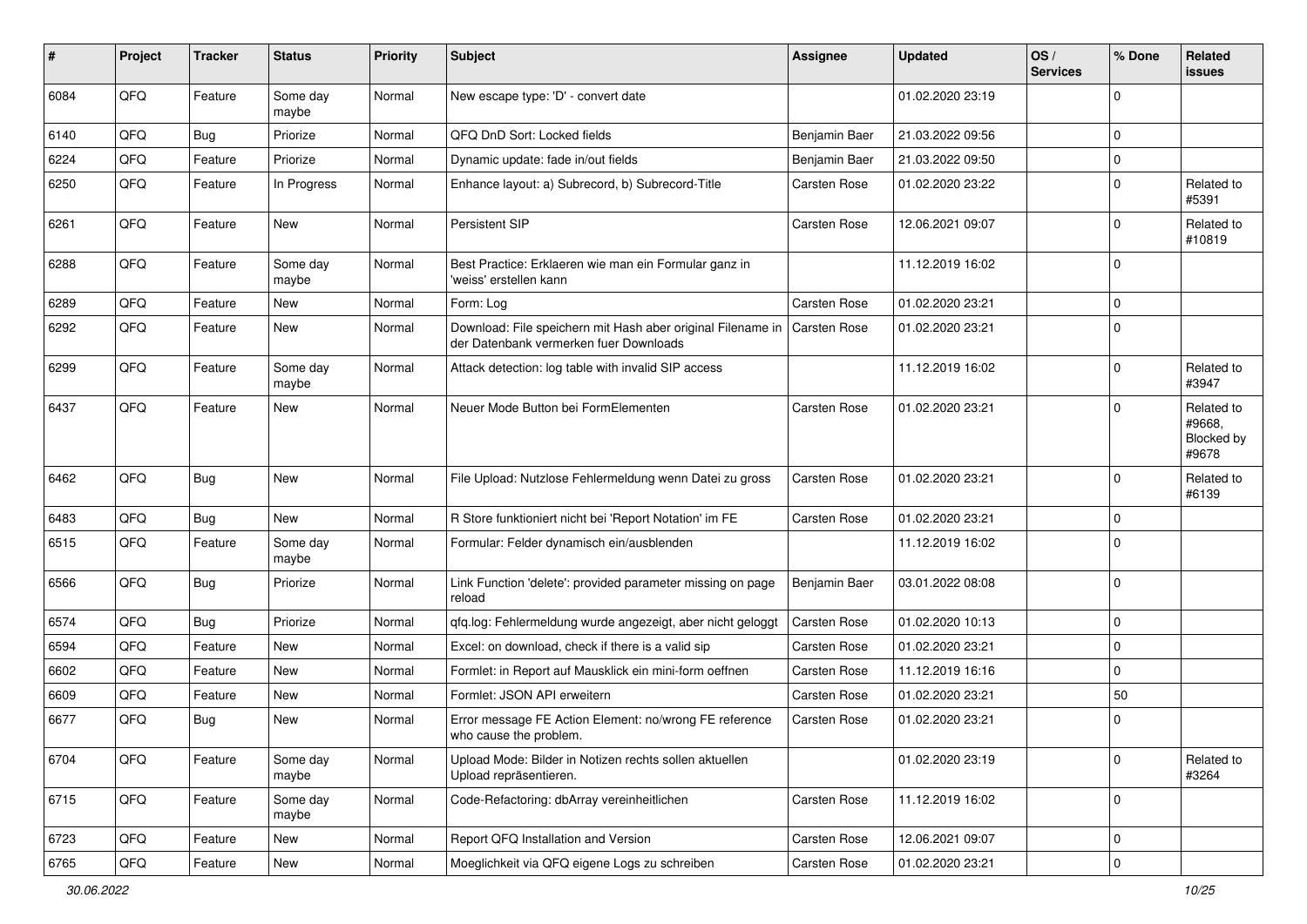| #    | Project | <b>Tracker</b> | <b>Status</b>     | <b>Priority</b> | <b>Subject</b>                                                                                                             | Assignee            | <b>Updated</b>   | OS/<br><b>Services</b> | % Done      | Related<br>issues         |
|------|---------|----------------|-------------------|-----------------|----------------------------------------------------------------------------------------------------------------------------|---------------------|------------------|------------------------|-------------|---------------------------|
| 6801 | QFQ     | Feature        | Priorize          | Normal          | Fabric: Maximize / Fulllscreen                                                                                             | Benjamin Baer       | 21.03.2022 09:56 |                        | $\Omega$    |                           |
| 6855 | QFQ     | Feature        | <b>New</b>        | Normal          | With {{feUser:U}}!={{feUser:T}}: Save / Delete: only possible<br>with {{feUserSave:U}}='yes' and '{{feUserDelete:U}}='yes' | <b>Carsten Rose</b> | 01.02.2020 23:21 |                        | $\Omega$    |                           |
| 6870 | QFQ     | Feature        | Priorize          | Normal          | Click on '_link' triggers an API call                                                                                      | Benjamin Baer       | 03.01.2022 08:25 |                        | 0           |                           |
| 6912 | QFQ     | Bug            | <b>New</b>        | Normal          | error Message Var 'deadline' already set in SIP - in Form<br>with FE.value={{deadline:R:::{{deadlinePeriod:Y}}}}           | Carsten Rose        | 01.02.2020 23:21 |                        | $\Omega$    |                           |
| 6970 | QFQ     | Feature        | Some day<br>maybe | Normal          | tablesorter: default fuer 'sortReset' aendern von 'Ctrl' zu 'Alt'                                                          | Benjamin Baer       | 01.02.2020 23:21 |                        | $\mathbf 0$ |                           |
| 6972 | QFQ     | Feature        | Some day<br>maybe | Normal          | Fabric Clipboard / cross browser tab                                                                                       | Benjamin Baer       | 01.02.2020 23:21 |                        | $\mathbf 0$ |                           |
| 6992 | QFQ     | Feature        | Some day<br>maybe | Normal          | DB exception: Syntax Highlight                                                                                             |                     | 11.12.2019 16:01 |                        | 0           | Related to<br>#5450       |
| 6998 | QFQ     | Feature        | Priorize          | Normal          | Form: with debug=on show column information as tooltip of<br>column label                                                  | <b>Carsten Rose</b> | 01.02.2020 10:13 |                        | $\Omega$    |                           |
| 7002 | QFQ     | Bug            | <b>New</b>        | Normal          | Dynamic Update: row does not disappear / appear                                                                            | Carsten Rose        | 01.02.2020 23:22 |                        | 0           |                           |
| 7014 | QFQ     | Bug            | <b>New</b>        | Normal          | Sending invalid emails succeeds when<br>debug.redirectAllMailTo is set                                                     | Carsten Rose        | 01.02.2020 23:21 |                        | $\Omega$    |                           |
| 7099 | QFQ     | Feature        | <b>New</b>        | Normal          | Redesign FormEditor                                                                                                        | <b>Carsten Rose</b> | 01.02.2020 23:21 |                        | 0           |                           |
| 7100 | QFQ     | Feature        | Some day<br>maybe | Normal          | Download: log access, max downloads, time limit                                                                            |                     | 01.02.2020 23:19 |                        | $\Omega$    |                           |
| 7101 | QFQ     | Bug            | Some day<br>maybe | Normal          | 'form' in SIP and 'report' - breaks                                                                                        |                     | 01.02.2020 23:20 |                        | $\mathbf 0$ |                           |
| 7102 | QFQ     | Feature        | <b>New</b>        | Normal          | Comment sign in report: '#' and '--'                                                                                       | Carsten Rose        | 01.02.2020 23:21 |                        | $\mathbf 0$ |                           |
| 7104 | QFQ     | Feature        | Some day<br>maybe | Normal          | Manual: hint about escaping if '\r' appears in mail body                                                                   |                     | 11.12.2019 16:01 |                        | $\Omega$    |                           |
| 7105 | QFQ     | Feature        | Some day<br>maybe | Normal          | Beispiel wie man in einer zweiten Tabelle speichert.                                                                       |                     | 11.12.2019 16:01 |                        | $\Omega$    |                           |
| 7106 | QFQ     | Feature        | Some day<br>maybe | Normal          | Beispiel Nummerierung von Rows in Report                                                                                   |                     | 11.12.2019 16:01 |                        | $\mathbf 0$ |                           |
| 7107 | QFQ     | Feature        | Some day<br>maybe | Normal          | Showcase Registration Tool: Anmeldung / Administration :<br>Liste Anmeldungen / Emaileinaldung                             | Carsten Rose        | 11.12.2019 16:01 |                        | $\Omega$    |                           |
| 7108 | QFQ     | Feature        | Some day<br>maybe | Normal          | QFQ Wrap Elements                                                                                                          |                     | 11.12.2019 16:01 |                        | 0           |                           |
| 7109 | QFQ     | Feature        | New               | Normal          | Dynamic Updates: row/element hide                                                                                          | Carsten Rose        | 01.02.2020 23:22 |                        | $\Omega$    | Has<br>duplicate<br>#4081 |
| 7119 | QFQ     | Feature        | <b>New</b>        | Normal          | Upload: scaleDownWidth, scaleDownHeight                                                                                    | Carsten Rose        | 01.02.2020 23:21 |                        | $\mathbf 0$ |                           |
| 7175 | QFQ     | Feature        | New               | Normal          | Upload: md5 hash as filename                                                                                               | Carsten Rose        | 01.02.2020 23:21 |                        | 0           |                           |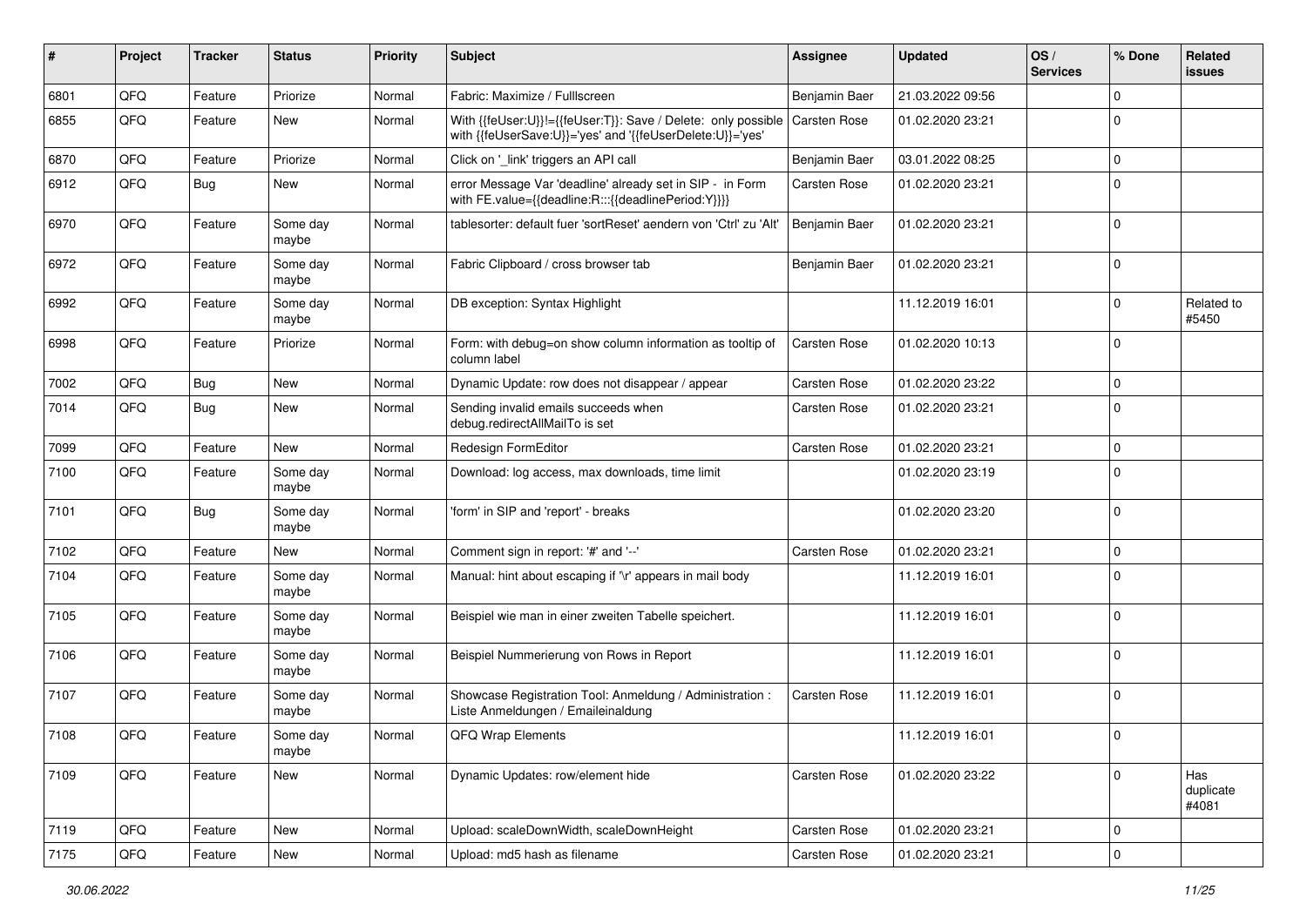| #    | Project    | <b>Tracker</b> | <b>Status</b>     | <b>Priority</b> | Subject                                                                              | Assignee     | <b>Updated</b>   | OS/<br><b>Services</b> | % Done      | Related<br>issues    |
|------|------------|----------------|-------------------|-----------------|--------------------------------------------------------------------------------------|--------------|------------------|------------------------|-------------|----------------------|
| 7217 | QFQ        | Feature        | Priorize          | Normal          | Download: notice User if `_sip=?` is missing                                         | Carsten Rose | 01.02.2020 10:13 |                        | $\Omega$    |                      |
| 7219 | QFQ        | <b>Bug</b>     | New               | Normal          | typeSheadSql / typeAheadSqlPrefetch: change to curly<br>braces                       | Carsten Rose | 01.02.2020 23:21 |                        | $\Omega$    |                      |
| 7229 | QFQ        | Feature        | Some day<br>maybe | Normal          | New FormElement.type: Button                                                         |              | 01.02.2021 12:32 |                        | $\mathbf 0$ |                      |
| 7239 | QFQ        | Feature        | <b>New</b>        | Normal          | TinyMCE: html tag whitelist                                                          | Carsten Rose | 01.02.2020 23:21 |                        | $\Omega$    | Related to<br>#14320 |
| 7261 | QFQ        | Bug            | <b>New</b>        | Normal          | Report pathFilename for user without path, only the<br>filename                      | Carsten Rose | 01.02.2020 23:21 |                        | $\Omega$    |                      |
| 7278 | QFQ        | Feature        | Some day<br>maybe | Normal          | Form: Wert vordefinieren der immer gesetzt wird                                      |              | 02.05.2021 09:27 |                        | $\mathbf 0$ |                      |
| 7280 | QFQ        | Feature        | <b>New</b>        | Normal          | recently used table                                                                  | Carsten Rose | 01.02.2020 23:21 |                        | $\mathbf 0$ |                      |
| 7281 | QFQ        | Bug            | Some day<br>maybe | Normal          | Subrecords: on large screen separator line too short                                 |              | 01.02.2020 23:19 |                        | $\Omega$    |                      |
| 7290 | QFQ        | Feature        | Priorize          | Normal          | FormEditor: title as textarea if LEN(title)>60                                       | Carsten Rose | 01.02.2020 10:13 |                        | 0           | Blocked by<br>#7682  |
| 7336 | QFQ        | Feature        | Some day<br>maybe | Normal          | PDF Upload: disallow PDFs with specific Meta information                             | Carsten Rose | 11.12.2019 16:01 |                        | $\Omega$    |                      |
| 7342 | QFQ        | Feature        | New               | Normal          | add content $=$ hide this                                                            | Carsten Rose | 01.02.2020 23:21 |                        | $\mathbf 0$ |                      |
| 7402 | QFQ        | Bug            | Some day<br>maybe | Normal          | thumbnail cache: outdated picture when permission denied<br>and permission resolved. |              | 01.02.2020 23:20 |                        | 0           |                      |
| 7452 | QFQ        | Feature        | Some day<br>maybe | Normal          | automate deployment new QFQ version                                                  | Carsten Rose | 16.09.2021 15:10 |                        | $\mathbf 0$ |                      |
| 7453 | QFQ        | Feature        | Some day<br>maybe | Normal          | import / export forms QFQ                                                            | Carsten Rose | 16.09.2021 15:10 |                        | $\Omega$    |                      |
| 7480 | QFQ        | Feature        | <b>New</b>        | Normal          | Record History (Undo / Redo)                                                         | Carsten Rose | 11.12.2019 16:16 |                        | $\Omega$    | Related to<br>#2361  |
| 7481 | QFQ        | Feature        | <b>New</b>        | Normal          | Detect 'BaseUrl' automatically                                                       | Carsten Rose | 01.02.2020 23:21 |                        | $\Omega$    |                      |
| 7512 | QFQ        | Bug            | New               | Normal          | FE: inputType=number >> 'pattern' is not respected                                   | Carsten Rose | 01.02.2020 23:22 |                        | $\Omega$    |                      |
| 7513 | QFQ        | Bug            | <b>New</b>        | Normal          | Radios not correct aligned                                                           | Carsten Rose | 01.02.2020 23:22 |                        | $\mathbf 0$ |                      |
| 7519 | QFQ        | Feature        | <b>New</b>        | Normal          | Select: Multi                                                                        | Carsten Rose | 01.02.2020 23:22 |                        | $\Omega$    |                      |
| 7520 | <b>QFQ</b> | Feature        | New               | Normal          | QR Code:  AS _qr ( AS _link)                                                         | Carsten Rose | 01.02.2020 23:22 |                        | l 0         |                      |
| 7521 | QFQ        | Feature        | New               | Normal          | TemplateGroup: fe.type=upload                                                        | Carsten Rose | 01.02.2020 23:21 |                        | $\mathbf 0$ | Related to<br>#9706  |
| 7522 | QFQ        | Feature        | Priorize          | Normal          | Inserting default index.html to folder (Avoid Apache<br>Indexing)                    | Carsten Rose | 01.02.2020 10:13 |                        | $\mathbf 0$ |                      |
| 7524 | QFQ        | Bug            | New               | Normal          | QFQ throws a 'General Error' if 'fileadmin/protected/log/' is<br>not writeable       | Carsten Rose | 01.02.2020 23:22 |                        | 0           |                      |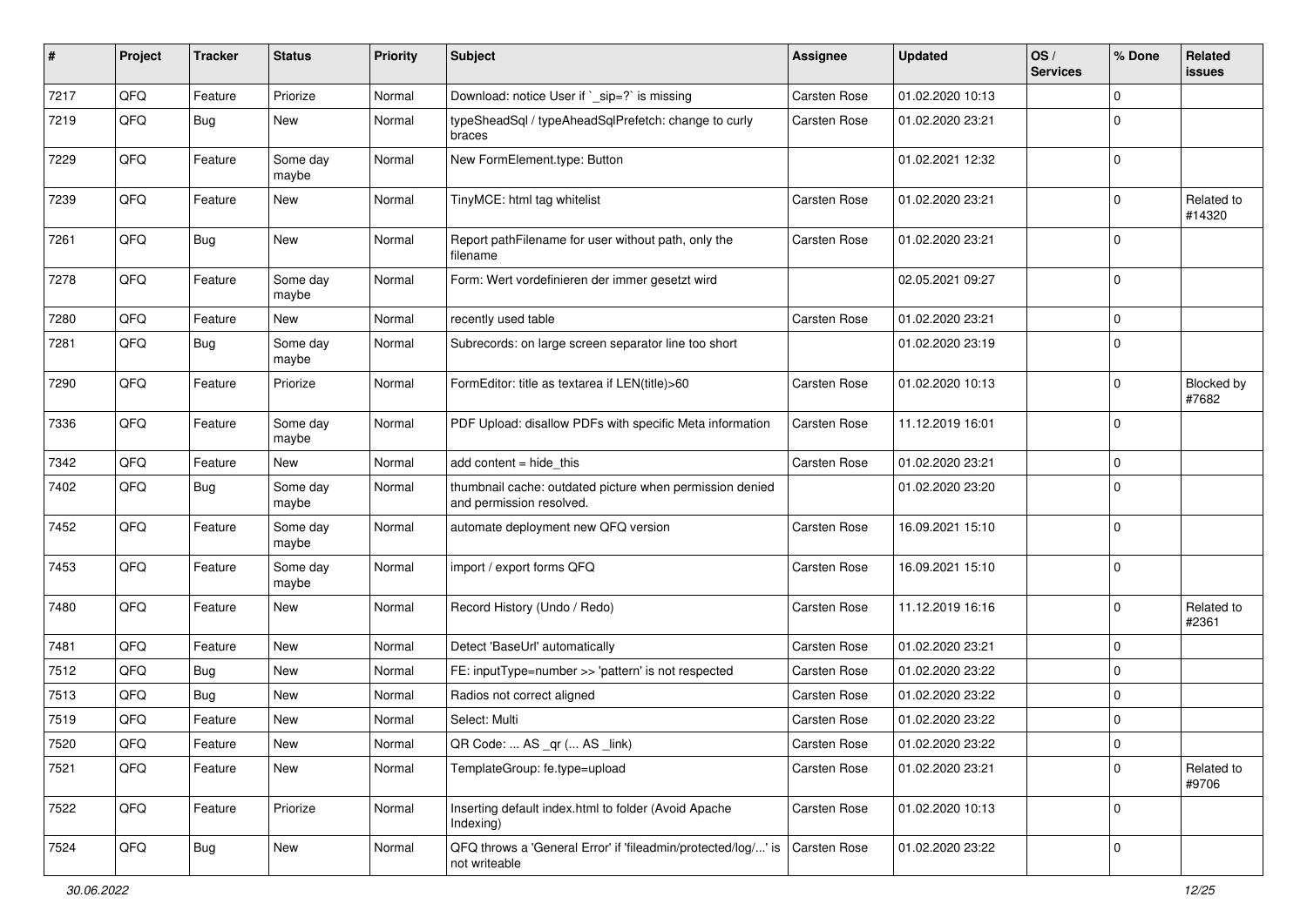| #    | Project | Tracker    | <b>Status</b>     | <b>Priority</b> | Subject                                                                                               | Assignee            | <b>Updated</b>   | OS/<br><b>Services</b> | % Done      | Related<br><b>issues</b>                                               |
|------|---------|------------|-------------------|-----------------|-------------------------------------------------------------------------------------------------------|---------------------|------------------|------------------------|-------------|------------------------------------------------------------------------|
| 7547 | QFQ     | Bug        | <b>New</b>        | Normal          | Error Message in afterSave: wrong parameter column<br>reported                                        | Carsten Rose        | 01.02.2020 23:22 |                        | $\Omega$    |                                                                        |
| 7574 | QFQ     | Bug        | <b>New</b>        | Normal          | Substitute error: form element not reported / dont parse<br>Form.note                                 | Carsten Rose        | 01.02.2020 23:21 |                        | $\Omega$    |                                                                        |
| 7616 | QFQ     | <b>Bug</b> | Priorize          | Normal          | Selectlist with Enum & Dynamic Update                                                                 | Carsten Rose        | 01.02.2020 10:13 |                        | $\Omega$    |                                                                        |
| 7630 | QFQ     | Feature    | Priorize          | Normal          | detailed error message for simple upload                                                              | Carsten Rose        | 01.02.2020 10:13 |                        | $\Omega$    |                                                                        |
| 7656 | QFQ     | Bug        | Priorize          | Normal          | FE with required, 'pattern' and 'extraButtonLock': always<br>complain about missing value             | Carsten Rose        | 01.02.2020 10:13 |                        | $\Omega$    |                                                                        |
| 7660 | QFQ     | Feature    | <b>New</b>        | Normal          | IMAP: import mails to DB, move / delete mails                                                         | Carsten Rose        | 01.02.2020 09:52 |                        | $\mathbf 0$ |                                                                        |
| 7681 | QFQ     | Feature    | <b>New</b>        | Normal          | Optional switch off 'check for modified record'                                                       | <b>Carsten Rose</b> | 01.02.2020 23:21 |                        | $\Omega$    |                                                                        |
| 7683 | QFQ     | Feature    | New               | Normal          | Special column names in '{{ SELECT  AS _link }}' should<br>be detected                                | <b>Carsten Rose</b> | 01.02.2020 23:21 |                        | $\Omega$    |                                                                        |
| 7685 | QFQ     | Bug        | <b>New</b>        | Normal          | Open FormElement from QFQ error message and save<br>modified record: error about missing {{formId:F}} | Carsten Rose        | 01.02.2020 23:22 |                        | $\Omega$    |                                                                        |
| 7730 | QFQ     | Feature    | Priorize          | Normal          | SELECT Box: title in between                                                                          | Benjamin Baer       | 01.02.2020 23:22 |                        | $\Omega$    |                                                                        |
| 7732 | QFQ     | Feature    | Some day<br>maybe | Normal          | Javascript: Lazy Loading der add on libs                                                              | Benjamin Baer       | 08.06.2022 10:38 |                        | $\Omega$    | Related to<br>#12611,<br>Related to<br>#12490,<br>Related to<br>#10013 |
| 7795 | QFQ     | Bug        | <b>New</b>        | Normal          | Readonly Form: Typeahead-Felder                                                                       | Carsten Rose        | 01.02.2020 23:22 |                        | $\Omega$    | Related to<br>#10640                                                   |
| 7812 | QFQ     | Feature    | New               | Normal          | FE 'Subrecord' - new option 'subrecordShowFilter',<br>'subrecordPaging'                               | Carsten Rose        | 01.02.2020 23:22 |                        | $\Omega$    |                                                                        |
| 7890 | QFQ     | Bug        | <b>New</b>        | Normal          | FormElement 'required': extraButtonInfo not aligned                                                   | Carsten Rose        | 11.06.2021 21:17 |                        | $\Omega$    | Related to<br>#11517                                                   |
| 7920 | QFQ     | Feature    | <b>New</b>        | Normal          | FE: Syntax Highlight, Zeinlenumbruch                                                                  | Carsten Rose        | 01.02.2020 10:03 |                        | $\Omega$    |                                                                        |
| 7921 | QFQ     | Feature    | Some day<br>maybe | Normal          | Rest API Export: URL kuerzer machen                                                                   |                     | 01.02.2020 23:19 |                        | $\Omega$    |                                                                        |
| 7924 | QFQ     | Feature    | <b>New</b>        | Normal          | Radio/Checkbox with Tooltip                                                                           | Carsten Rose        | 01.02.2020 23:22 |                        | $\Omega$    |                                                                        |
| 7965 | QFQ     | Feature    | Priorize          | Normal          | Input type 'text' with visual format - currency                                                       | Benjamin Baer       | 03.01.2022 07:45 |                        | $\mathbf 0$ |                                                                        |
| 8034 | QFQ     | Feature    | Priorize          | Normal          | FormElement 'data': 22.22.2222 should not be accepted                                                 | Carsten Rose        | 01.02.2020 10:13 |                        | $\Omega$    |                                                                        |
| 8037 | QFQ     | Bug        | Priorize          | Normal          | FE.type=upload (advanced mode): {{slaveId:V}} missing<br>during dynamic update                        | Carsten Rose        | 01.02.2020 10:13 |                        | $\Omega$    |                                                                        |
| 8044 | QFQ     | Feature    | Priorize          | Normal          | Transaction: a) Form, b) Report                                                                       | Carsten Rose        | 05.05.2021 22:14 |                        | $\Omega$    | Related to<br>#8043                                                    |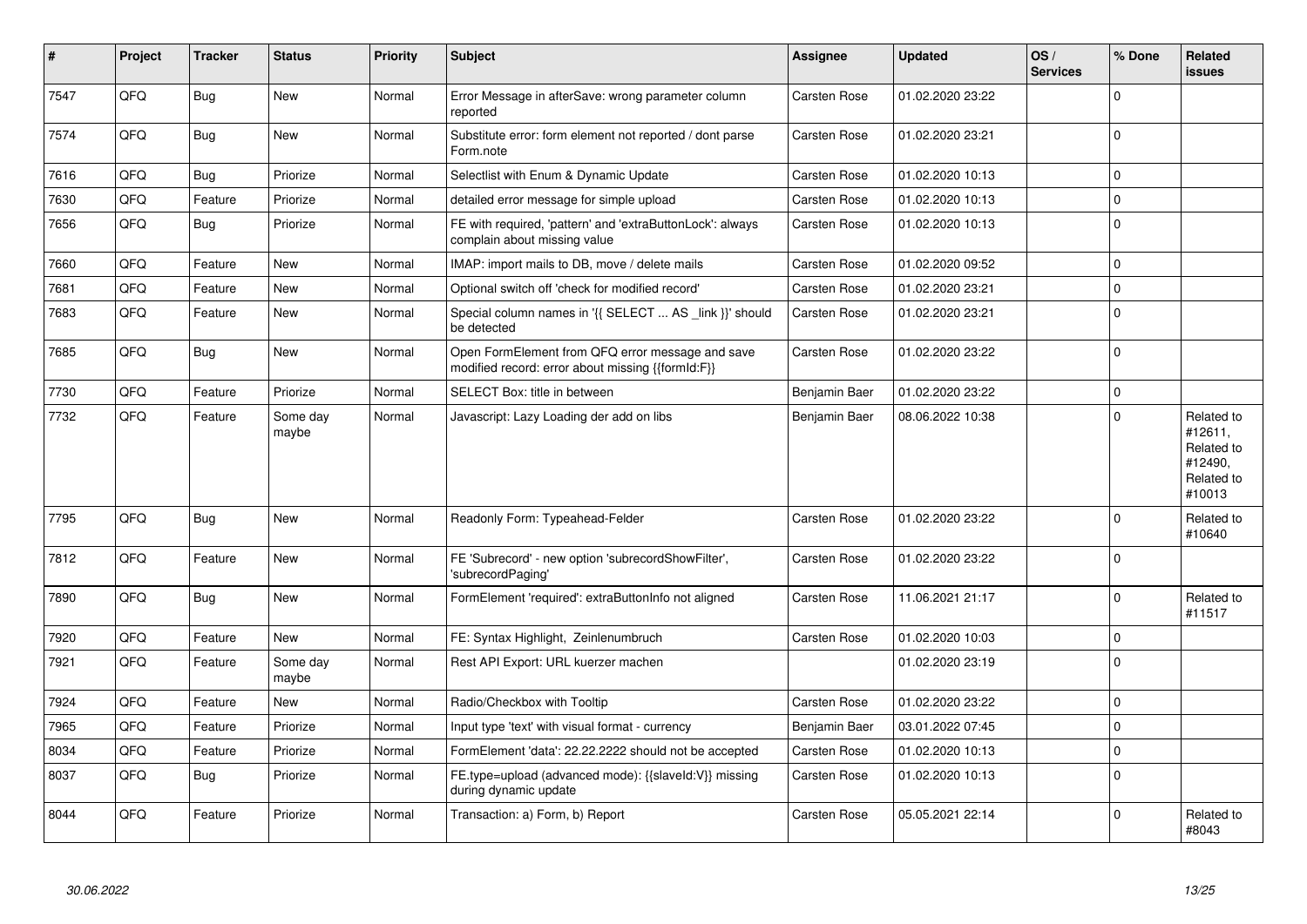| #    | Project | <b>Tracker</b> | <b>Status</b>     | <b>Priority</b> | <b>Subject</b>                                                                                         | Assignee            | <b>Updated</b>   | OS/<br><b>Services</b> | % Done      | Related<br><b>issues</b> |
|------|---------|----------------|-------------------|-----------------|--------------------------------------------------------------------------------------------------------|---------------------|------------------|------------------------|-------------|--------------------------|
| 8049 | QFQ     | <b>Bug</b>     | <b>New</b>        | Normal          | FE.type=note, column 'value': text moves some pixel to top<br>after save                               | <b>Carsten Rose</b> | 01.02.2020 23:22 |                        | $\Omega$    |                          |
| 8056 | QFQ     | Feature        | Some day<br>maybe | Normal          | Termin Organisation (Reservation)                                                                      |                     | 01.02.2020 23:19 |                        | $\Omega$    | Related to<br>#8658      |
| 8089 | QFQ     | Feature        | <b>New</b>        | Normal          | Copy/Paste for FormElements                                                                            | Carsten Rose        | 01.02.2020 23:22 |                        | $\Omega$    |                          |
| 8101 | QFQ     | Feature        | Some day<br>maybe | Normal          | Password hash: support further hashing methods                                                         | Carsten Rose        | 16.09.2021 15:10 |                        | $\Omega$    |                          |
| 8106 | QFQ     | Bug            | Some day<br>maybe | Normal          | Dynamic Update: Feld kann nicht auf empty zurückgesetzt<br>werden                                      | Carsten Rose        | 11.12.2019 16:01 |                        | $\Omega$    |                          |
| 8187 | QFQ     | Feature        | New               | Normal          | Subrecord: enable/hide new button - make new/edit/delete<br>customizeable.                             | Carsten Rose        | 06.03.2021 18:44 |                        | $\Omega$    | Related to<br>#11326     |
| 8217 | QFQ     | Feature        | New               | Normal          | if-elseif-else construct                                                                               | Carsten Rose        | 16.03.2021 18:41 |                        | $\Omega$    | Related to<br>#10716     |
| 8277 | QFQ     | Feature        | Priorize          | Normal          | fe.parameter.default=                                                                                  | Carsten Rose        | 01.02.2020 23:17 |                        | $\Omega$    | Related to<br>#8113      |
| 8316 | QFQ     | <b>Bug</b>     | Feedback          | Normal          | Documentation/Behaviour for Nested Queries and<br>Record-Store confusing                               | Nicola Chiapolini   | 20.11.2019 09:14 |                        | $\Omega$    |                          |
| 8336 | QFQ     | Feature        | New               | Normal          | Form > modified > Close New: a) Optional disable popup, b)<br>custom text, c) mode on save: close stay | Carsten Rose        | 01.02.2020 23:22 |                        | $\Omega$    | Related to<br>#8335      |
| 8520 | QFQ     | Feature        | Some day<br>maybe | Normal          | Bring QFQ to Composer                                                                                  | <b>Carsten Rose</b> | 16.09.2021 15:10 |                        | $\Omega$    |                          |
| 8522 | QFQ     | Feature        | Some day<br>maybe | Normal          | build QFQ - npm warnings                                                                               | Benjamin Baer       | 01.02.2020 23:19 |                        | 50          |                          |
| 8584 | QFQ     | Feature        | Priorize          | Normal          | FE 'Action' - never assign to Container (except Template)<br>Group)                                    | Carsten Rose        | 01.02.2020 10:13 |                        | $\Omega$    |                          |
| 8585 | QFQ     | Feature        | Priorize          | Normal          | Enhance Error message for 'unknown form'                                                               | Carsten Rose        | 01.02.2020 10:13 |                        | $\mathbf 0$ |                          |
| 8586 | QFQ     | Feature        | Some day<br>maybe | Normal          | QFQ: Enhance Error message for 'record not found'                                                      | <b>Carsten Rose</b> | 16.09.2021 15:10 |                        | $\Omega$    |                          |
| 8702 | QFQ     | Feature        | New               | Normal          | Load Record which is locked: missing user info                                                         | Carsten Rose        | 11.12.2019 16:16 |                        | $\Omega$    | Related to<br>#9789      |
| 8719 | QFQ     | Feature        | <b>New</b>        | Normal          | extraButtonLock: add support for 0/1                                                                   | Carsten Rose        | 01.02.2020 23:22 |                        | $\Omega$    |                          |
| 8806 | QFQ     | Feature        | <b>New</b>        | Normal          | SQL Function nl2br                                                                                     | Carsten Rose        | 01.02.2020 23:22 |                        | $\Omega$    |                          |
| 8892 | QFQ     | Feature        | Some day<br>maybe | Normal          | Display and Edit SQL Comments in Form Editor                                                           | Carsten Rose        | 11.12.2019 16:01 |                        | $\Omega$    |                          |
| 8894 | QFQ     | Feature        | Some day<br>maybe | Normal          | Documentation Tags Usable in QFQ Application                                                           | <b>Carsten Rose</b> | 11.12.2019 16:01 |                        | $\Omega$    |                          |
| 8963 | QFQ     | Feature        | Priorize          | Normal          | Setting values in a store: flexible way                                                                | <b>Carsten Rose</b> | 05.05.2021 22:10 |                        | $\Omega$    | Related to<br>#8975      |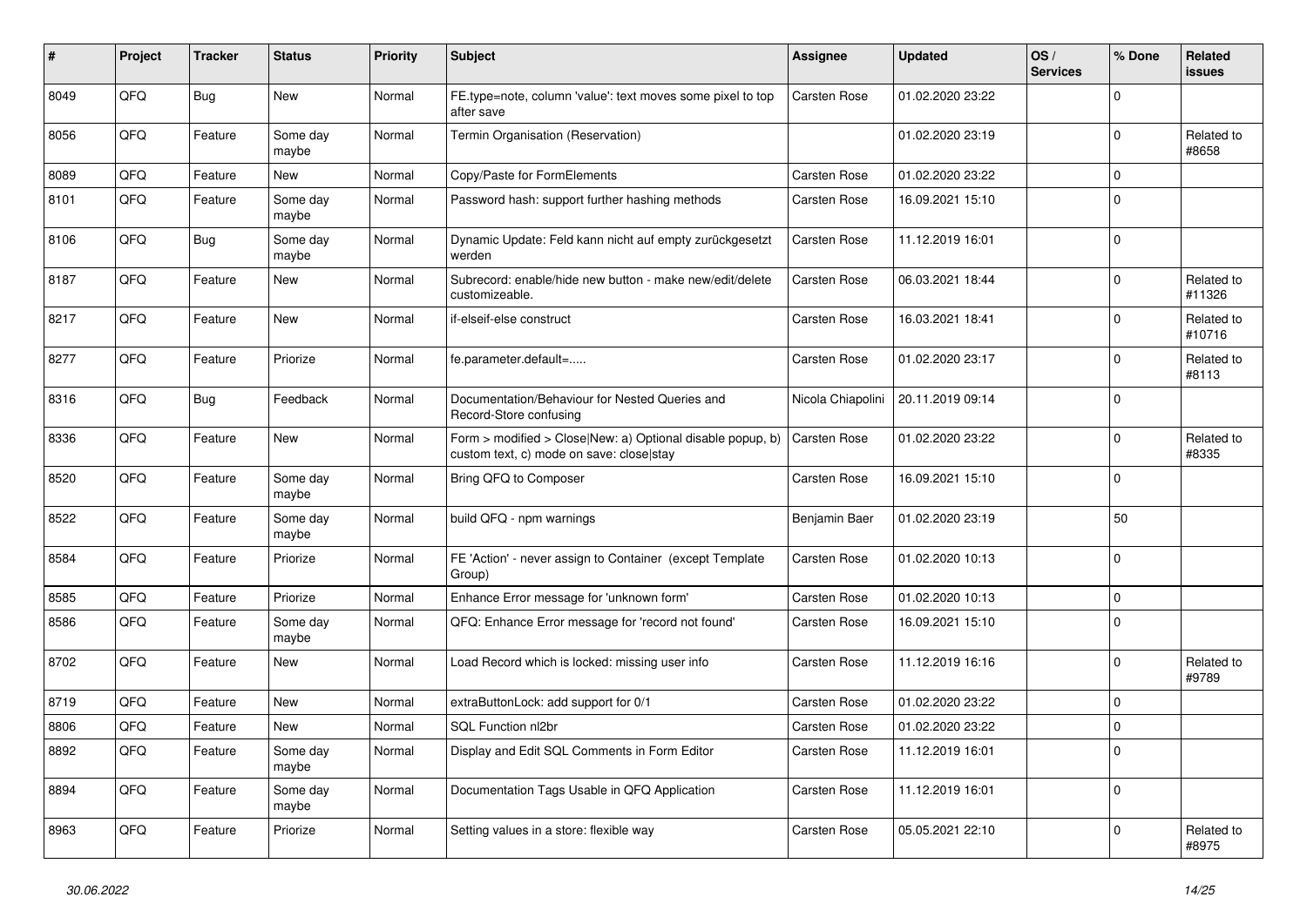| ∦    | Project | <b>Tracker</b> | <b>Status</b>     | <b>Priority</b> | <b>Subject</b>                                                                 | Assignee            | <b>Updated</b>   | OS/<br><b>Services</b> | % Done      | Related<br><b>issues</b> |
|------|---------|----------------|-------------------|-----------------|--------------------------------------------------------------------------------|---------------------|------------------|------------------------|-------------|--------------------------|
| 8975 | QFQ     | Feature        | New               | Normal          | Report Notation: 2.0                                                           | <b>Carsten Rose</b> | 01.02.2020 23:22 |                        | $\Omega$    | Related to<br>#8963      |
| 9013 | QFQ     | Bug            | <b>New</b>        | Normal          | Error in Twig template not handled                                             | Carsten Rose        | 20.10.2021 13:43 |                        | $\Omega$    |                          |
| 9020 | QFQ     | <b>Bug</b>     | Some day<br>maybe | Normal          | radio mit buttonClass und dynamicUpdate lassen sich nicht<br>kombinieren       |                     | 11.12.2019 16:01 |                        | $\Omega$    |                          |
| 9024 | QFQ     | <b>Bug</b>     | Some day<br>maybe | Normal          | QFQ Einarbeitung                                                               |                     | 01.02.2020 15:56 |                        | $\Omega$    |                          |
| 9077 | QFQ     | Bug            | New               | Normal          | typeAheadSql: report broken SQL                                                | Carsten Rose        | 29.06.2022 22:35 |                        | $\Omega$    | Related to<br>#4018      |
| 9126 | QFQ     | <b>Bug</b>     | Some day<br>maybe | Normal          | hidden Form elements are present in page source                                |                     | 02.01.2021 18:41 |                        | $\Omega$    |                          |
| 9127 | QFQ     | Bug            | <b>New</b>        | Normal          | Error Message: change 'roll over' color - text not readable                    | <b>Carsten Rose</b> | 01.02.2020 23:22 |                        | $\mathbf 0$ |                          |
| 9128 | QFQ     | Feature        | <b>New</b>        | Normal          | Error Message: not replaced variables- a) replace back to<br>{{', b) underline | <b>Carsten Rose</b> | 01.02.2020 23:22 |                        | $\Omega$    | Related to<br>#9129      |
| 9129 | QFQ     | Feature        | <b>New</b>        | Normal          | sqlValidate: Message as notification, not as error                             | Carsten Rose        | 01.02.2020 23:22 |                        | $\Omega$    | Related to<br>#9128      |
| 9130 | QFQ     | Feature        | Some day<br>maybe | Normal          | tablesorter: Automatic Row numbering / Zeilenummer                             | Benjamin Baer       | 01.02.2020 23:22 |                        | $\Omega$    |                          |
| 9135 | QFQ     | Feature        | Priorize          | Normal          | Progress Bar generic / replace old hourglass download<br>popup                 | Benjamin Baer       | 03.01.2022 07:43 |                        | $\Omega$    |                          |
| 9136 | QFQ     | Feature        | <b>New</b>        | Normal          | Create ZIP files with dynamic PDFs                                             | <b>Carsten Rose</b> | 01.02.2020 23:22 |                        | $\Omega$    |                          |
| 9177 | QFQ     | Bug            | <b>New</b>        | Normal          | Bug? QFQ tries to save an action FE, which has real<br>existing column name    | <b>Carsten Rose</b> | 01.02.2020 23:22 |                        | $\Omega$    |                          |
| 9208 | QFQ     | Feature        | <b>New</b>        | Normal          | Manage 'recent' records                                                        | Carsten Rose        | 01.02.2020 23:22 |                        | $\mathbf 0$ |                          |
| 9221 | QFQ     | Feature        | <b>New</b>        | Normal          | typeAhead: Zeichenlimite ausschalten                                           | Carsten Rose        | 29.06.2022 22:36 |                        | $\mathbf 0$ |                          |
| 9275 | QFQ     | <b>Bug</b>     | <b>New</b>        | Normal          | auteron: t3 page, which takes to long to respond, is not<br>reported properly  | Carsten Rose        | 01.02.2020 23:22 |                        | 100         |                          |
| 9281 | QFQ     | Bug            | Some day<br>maybe | Normal          | Allow STRICT_TRANS_TABLES                                                      | <b>Carsten Rose</b> | 02.01.2021 18:43 |                        | $\Omega$    |                          |
| 9317 | QFQ     | Bug            | <b>New</b>        | Normal          | FE.type=note: with dynamic show/hidden an empty label<br>causes trouble        | <b>Carsten Rose</b> | 01.02.2020 23:22 |                        | $\Omega$    |                          |
| 9346 | QFQ     | Feature        | Priorize          | Normal          | beforeSave: check if an upload is given                                        | <b>Carsten Rose</b> | 11.06.2021 21:18 |                        | $\mathbf 0$ |                          |
| 9348 | QFQ     | Feature        | <b>New</b>        | Normal          | defaultThumbnailSize: pre render thumbnails                                    | Carsten Rose        | 12.06.2021 09:05 |                        | $\Omega$    |                          |
| 9352 | QFQ     | Feature        | <b>New</b>        | Normal          | FE 'Native' fire slaveld, sqlAfter, sqlIns                                     | <b>Carsten Rose</b> | 01.02.2020 23:22 |                        | $\Omega$    |                          |
| 9394 | QFQ     | Feature        | Priorize          | Normal          | REST: allow for non numerical ids in get requests                              | Carsten Rose        | 05.05.2021 22:10 |                        | $\mathbf 0$ |                          |
| 9533 | QFQ     | Bug            | <b>New</b>        | Normal          | FE.type=upload: Check in 'beforeSave' if upload is given                       | <b>Carsten Rose</b> | 01.02.2020 23:22 |                        | $\Omega$    | Related to<br>#11523     |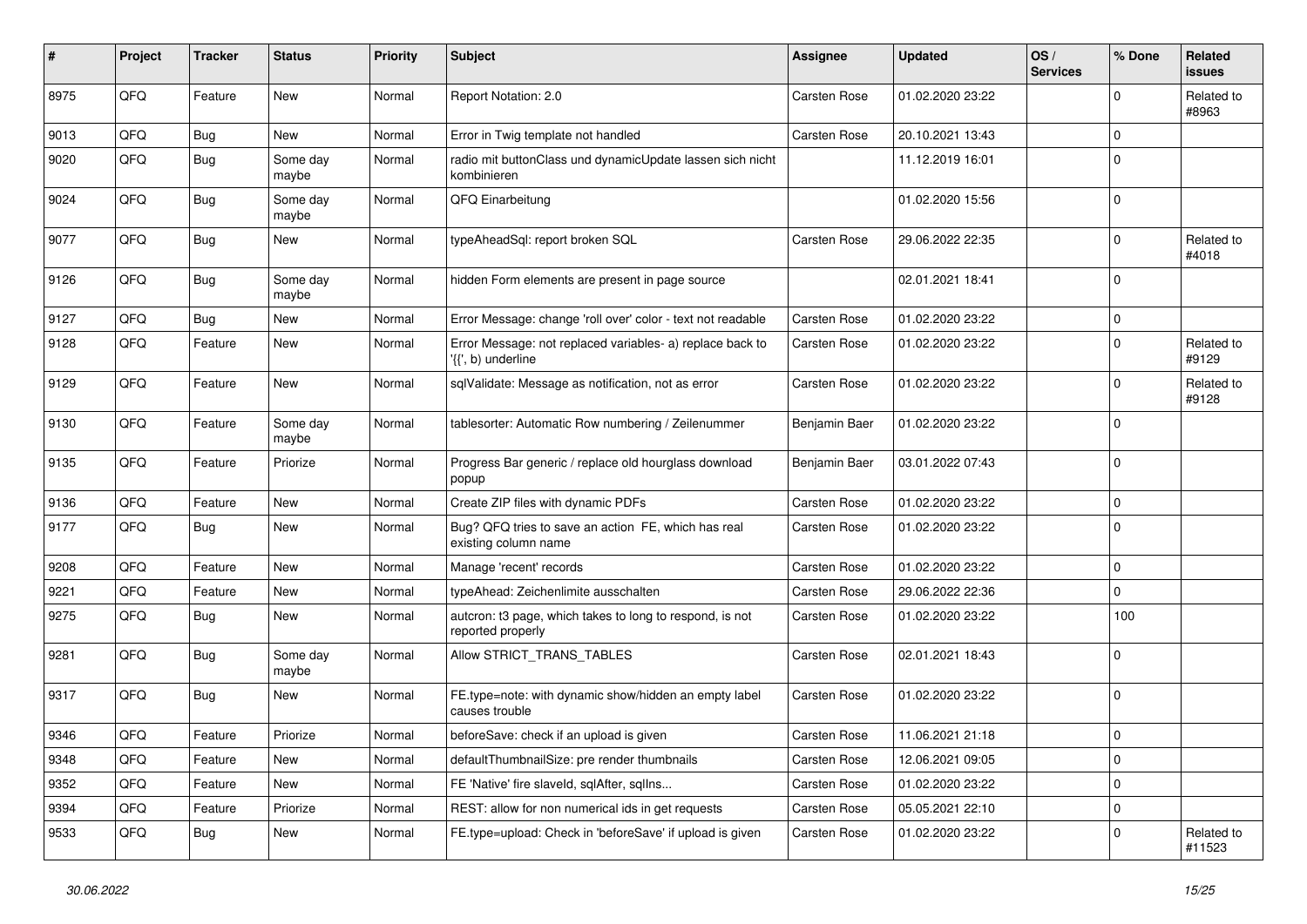| #    | Project | <b>Tracker</b> | <b>Status</b>     | <b>Priority</b> | <b>Subject</b>                                                                                           | Assignee      | <b>Updated</b>   | OS/<br><b>Services</b> | % Done      | Related<br><b>issues</b>                                                |
|------|---------|----------------|-------------------|-----------------|----------------------------------------------------------------------------------------------------------|---------------|------------------|------------------------|-------------|-------------------------------------------------------------------------|
| 9535 | QFQ     | Bug            | Feedback          | Normal          | Report:  AS '_vertical' - column to wide - vertical >> rot45,<br>rot90                                   | Benjamin Baer | 01.02.2020 15:56 |                        | $\mathbf 0$ |                                                                         |
| 9537 | QFQ     | Feature        | <b>New</b>        | Normal          | FormEditor: Edit fieldset in FrontEnd                                                                    | Carsten Rose  | 01.02.2020 23:22 |                        | $\mathbf 0$ |                                                                         |
| 9579 | QFQ     | Feature        | Some day<br>maybe | Normal          | Multiform with Process Row                                                                               | Carsten Rose  | 11.12.2019 16:01 |                        | $\mathbf 0$ |                                                                         |
| 9602 | QFQ     | Feature        | New               | Normal          | Form definition as JSON                                                                                  | Carsten Rose  | 01.02.2020 23:21 |                        | $\mathbf 0$ | Related to<br>#9600                                                     |
| 9668 | QFQ     | Feature        | Priorize          | Normal          | Form.mode: rename 'hidden' to 'hide'                                                                     | Carsten Rose  | 05.05.2021 22:14 |                        | $\mathbf 0$ | Related to<br>#6437                                                     |
| 9669 | QFQ     | Bug            | Some day<br>maybe | Normal          | Checkbox / Template Group: radio/checkbox visible broken<br>after 'add'                                  | Carsten Rose  | 16.06.2021 13:47 |                        | $\mathbf 0$ | Related to<br>#8091                                                     |
| 9691 | QFQ     | Bug            | In Progress       | Normal          | Checkbox: dynamic update > readonly                                                                      | Carsten Rose  | 01.02.2020 23:22 |                        | 50          | Related to<br>#9834                                                     |
| 9704 | QFQ     | Feature        | Some day<br>maybe | Normal          | Thumbnails Generieren beim Splitten von PDF Files                                                        | Carsten Rose  | 11.12.2019 16:01 |                        | $\mathbf 0$ |                                                                         |
| 9706 | QFQ     | Feature        | <b>New</b>        | Normal          | Multi File Upload (hidden template group)                                                                | Carsten Rose  | 01.02.2020 23:22 |                        | $\mathbf 0$ | Related to<br>#7521,<br>Related to<br>#5562,<br>Related to<br>#13330    |
| 9707 | QFQ     | Feature        | <b>New</b>        | Normal          | SIP security: encode pageld and check pageld on decode                                                   | Carsten Rose  | 01.02.2020 23:22 |                        | $\mathbf 0$ |                                                                         |
| 9773 | QFQ     | <b>Bug</b>     | New               | Normal          | form.parameter.formModeGlobal=requiredOff                                                                | Carsten Rose  | 01.02.2020 15:56 |                        | $\mathbf 0$ |                                                                         |
| 9777 | QFQ     | Feature        | <b>New</b>        | Normal          | Logging QFQ Variables                                                                                    | Carsten Rose  | 16.12.2019 17:17 |                        | $\mathbf 0$ |                                                                         |
| 9781 | QFQ     | Feature        | New               | Normal          | Button: CSS class to make buttons smaller                                                                | Carsten Rose  | 01.02.2020 23:22 |                        | $\mathbf 0$ |                                                                         |
| 9783 | QFQ     | Bug            | <b>New</b>        | Normal          | Email with special characters                                                                            | Carsten Rose  | 01.02.2020 23:22 |                        | $\mathbf 0$ |                                                                         |
| 9811 | QFQ     | Feature        | New               | Normal          | Report: tag every n'th row                                                                               | Carsten Rose  | 01.02.2020 23:22 |                        | $\mathbf 0$ |                                                                         |
| 9834 | QFQ     | Bug            | Priorize          | Normal          | Input elements with tag 'disabled' are missing on<br>form-submit: server option 'processReadOnly' broken | Carsten Rose  | 07.12.2021 16:43 |                        | $\mathbf 0$ | Related to<br>#9691,<br>Related to<br>#5305, Has<br>duplicate<br>#12331 |
| 9853 | QFQ     | Feature        | New               | Normal          | Check das SQL / QFQ / Mail Logfile geschrieben wird                                                      |               | 09.01.2020 11:15 |                        | $\mathsf 0$ |                                                                         |
| 9855 | QFQ     | Bug            | New               | Normal          | <b>Required Check</b>                                                                                    |               | 01.02.2020 15:56 |                        | $\mathsf 0$ |                                                                         |
| 9862 | QFQ     | Bug            | Priorize          | Normal          | Failed writing to sql mail qfq.log should throw an exception                                             | Carsten Rose  | 01.02.2020 10:13 |                        | $\mathsf 0$ |                                                                         |
| 9898 | QFQ     | <b>Bug</b>     | Feedback          | Normal          | Formular trotz Timeout gespeichert                                                                       | Benjamin Baer | 01.02.2020 15:56 |                        | $\pmb{0}$   |                                                                         |
| 9900 | QFG     | Feature        | Priorize          | Normal          | Generic API Call: tt-content record >> JSON                                                              | Carsten Rose  | 01.02.2020 10:13 |                        | $\mathsf 0$ |                                                                         |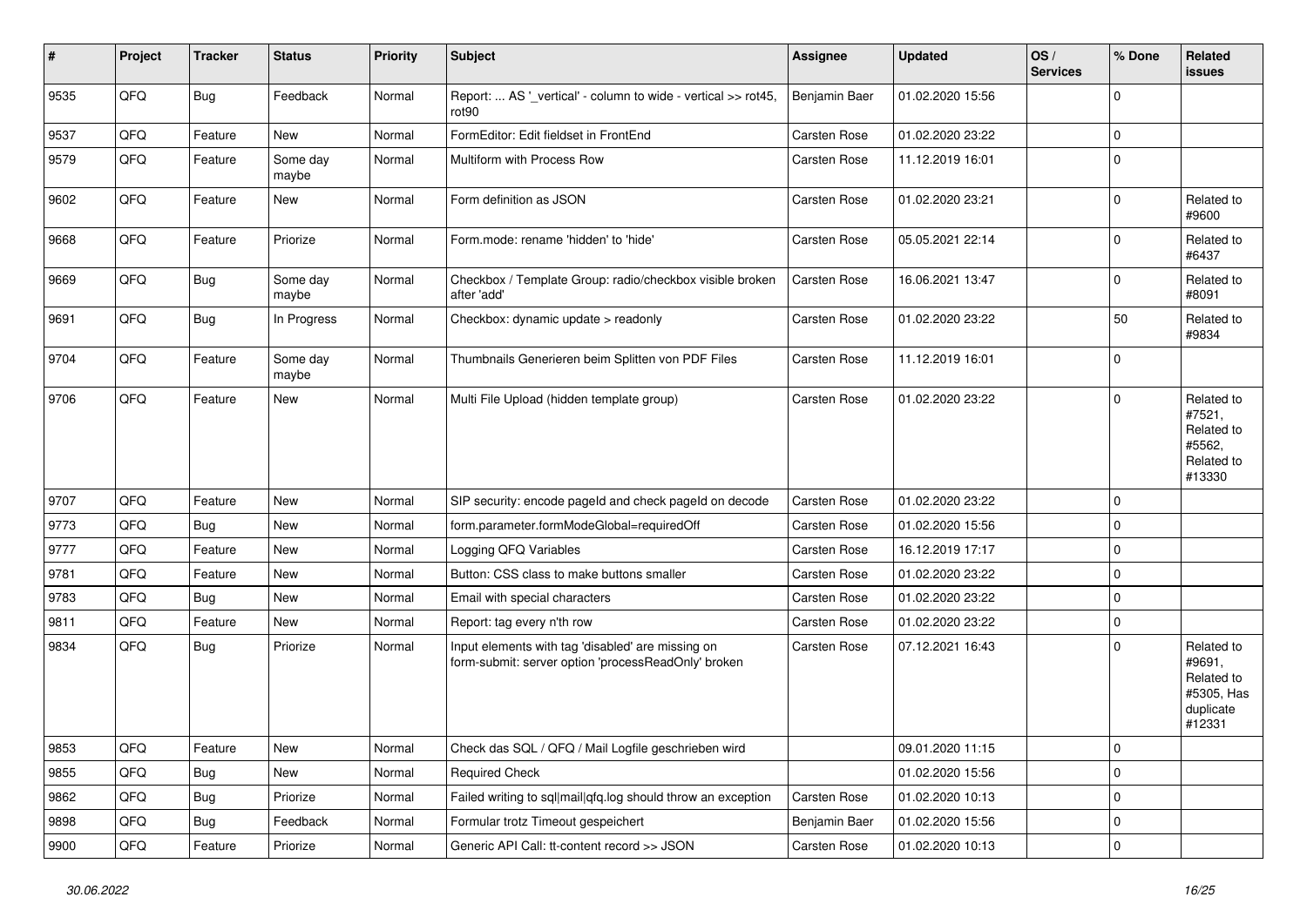| #     | Project | <b>Tracker</b> | <b>Status</b>     | <b>Priority</b> | Subject                                                                                                                               | Assignee      | <b>Updated</b>   | OS/<br><b>Services</b> | % Done      | Related<br>issues                                                      |
|-------|---------|----------------|-------------------|-----------------|---------------------------------------------------------------------------------------------------------------------------------------|---------------|------------------|------------------------|-------------|------------------------------------------------------------------------|
| 9927  | QFQ     | Feature        | <b>New</b>        | Normal          | QFQ Update: a) Update nur machen wenn BE User<br>eingeloggt ist., b) Bei Fehler genaue Meldung welcher<br>Updateschritt Probleme hat. | Carsten Rose  | 22.01.2020 12:59 |                        | $\Omega$    |                                                                        |
| 9928  | QFQ     | Feature        | Priorize          | Normal          | SpecialColumnName: a) Deprecated: ' AS "_+tag "', b)<br>New: ' AS "_ <tag1><tag2>"'</tag2></tag1>                                     | Carsten Rose  | 01.02.2020 23:17 |                        | $\Omega$    | Related to<br>#9929                                                    |
| 9947  | QFQ     | Bug            | Priorize          | Normal          | Unwanted error message if missing 'typeAheadSqlPrefetch'                                                                              | Carsten Rose  | 01.02.2020 10:13 |                        | $\mathbf 0$ |                                                                        |
| 9958  | QFQ     | <b>Bug</b>     | Priorize          | Normal          | Broken subrecord query: no error message                                                                                              | Carsten Rose  | 05.02.2021 15:15 |                        | $\mathbf 0$ |                                                                        |
| 9968  | QFQ     | Feature        | Priorize          | Normal          | Tooltip in Links for Developer                                                                                                        | Carsten Rose  | 01.02.2020 23:17 |                        | $\Omega$    |                                                                        |
| 9975  | QFQ     | Bug            | Priorize          | Normal          | Dropdown Menu: 'r:3' broken                                                                                                           | Carsten Rose  | 01.02.2020 10:13 |                        | $\mathbf 0$ |                                                                        |
| 9983  | QFQ     | Feature        | New               | Normal          | Report Notation: new keyword 'range'                                                                                                  | Carsten Rose  | 01.02.2020 15:55 |                        | 0           |                                                                        |
| 10003 | QFQ     | Feature        | Priorize          | Normal          | fieldset: stronger visualize group                                                                                                    | Benjamin Baer | 12.02.2020 08:13 |                        | $\Omega$    |                                                                        |
| 10005 | QFQ     | Feature        | Priorize          | Normal          | Report / special column name:  AS _calendar                                                                                           | Carsten Rose  | 03.06.2020 17:28 |                        | $\mathbf 0$ |                                                                        |
| 10011 | QFQ     | Feature        | Priorize          | Normal          | Offer new STORE_TYPO3 Variable 'beUser', 'beEmail'                                                                                    | Carsten Rose  | 08.05.2021 09:51 |                        | $\Omega$    | Related to<br>#10012,<br>Related to<br>#12511                          |
| 10012 | QFQ     | Feature        | Priorize          | Normal          | redirectAllMailTo: {{beEmail:T}}                                                                                                      | Carsten Rose  | 08.05.2021 09:54 |                        | $\mathbf 0$ | Related to<br>#12412,<br>Related to<br>#12413,<br>Related to<br>#10011 |
| 10013 | QFQ     | Feature        | Some day<br>maybe | Normal          | FE.typ=editor: CodeMirror                                                                                                             | Carsten Rose  | 08.06.2022 10:37 |                        | $\Omega$    | Related to<br>#12611,<br>Related to<br>#12490,<br>Related to<br>#7732  |
| 10014 | QFQ     | Feature        | New               | Normal          | Manual.rst: describe behaviour and process order of<br>fillStoreVar, slaveId, sqlBefore,                                              | Carsten Rose  | 01.02.2020 22:31 |                        | $\mathbf 0$ |                                                                        |
| 10015 | QFQ     | Feature        | Priorize          | Normal          | Monospace in Textarea                                                                                                                 | Carsten Rose  | 03.02.2020 13:40 |                        | $\mathbf 0$ |                                                                        |
| 10080 | QFQ     | Feature        | <b>New</b>        | Normal          | Popup on 'save' / 'close': configure dialog (answer<br>yes/no/cancle/)                                                                | Carsten Rose  | 28.03.2021 20:52 |                        | $\Omega$    | Is duplicate<br>of #12262                                              |
| 10082 | QFQ     | Bug            | New               | Normal          | FE.type=SELECT - 'sanatize' Class                                                                                                     | Carsten Rose  | 07.05.2020 09:36 |                        | 0           | Related to<br>#10081                                                   |
| 10095 | QFQ     | Feature        | Some day<br>maybe | Normal          | Generic Gitlab Integration into QFQ                                                                                                   | Carsten Rose  | 16.09.2021 15:10 |                        | $\Omega$    |                                                                        |
| 10115 | QFQ     | Feature        | New               | Normal          | TypeAhead: static list                                                                                                                | Carsten Rose  | 26.02.2020 16:42 |                        | 100         |                                                                        |
| 10116 | QFQ     | Feature        | Some day<br>maybe | Normal          | TypeAhead: Tag - show inside 'input' element                                                                                          | Carsten Rose  | 16.09.2021 15:09 |                        | $\mathbf 0$ |                                                                        |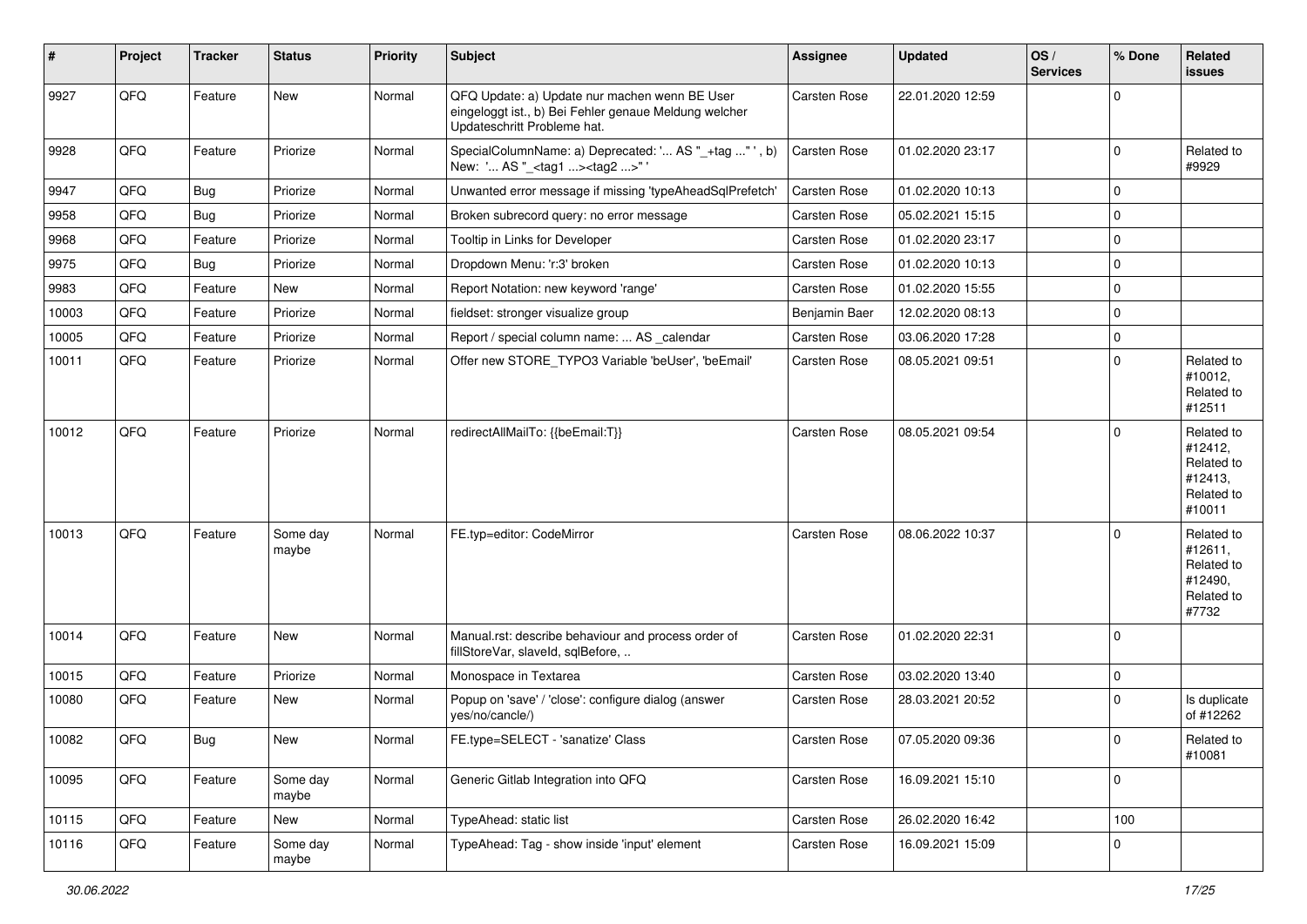| #     | Project | <b>Tracker</b> | <b>Status</b>     | <b>Priority</b> | <b>Subject</b>                                                                      | Assignee            | <b>Updated</b>   | OS/<br><b>Services</b> | % Done      | Related<br>issues                                                    |
|-------|---------|----------------|-------------------|-----------------|-------------------------------------------------------------------------------------|---------------------|------------------|------------------------|-------------|----------------------------------------------------------------------|
| 10119 | QFQ     | Feature        | <b>New</b>        | Normal          | Dropdown (selectlist) & TypeAhead: format and catagorize<br>list                    | Carsten Rose        | 07.05.2020 09:36 |                        | $\Omega$    |                                                                      |
| 10124 | QFQ     | Feature        | Feedback          | Normal          | qfq AAI-Login                                                                       | Karin Niffeler      | 07.05.2020 09:36 |                        | $\mathbf 0$ |                                                                      |
| 10322 | QFQ     | <b>Bug</b>     | New               | Normal          | FormElement / Radio: missing column 'enum' >> FE not<br>reported                    | <b>Carsten Rose</b> | 07.05.2020 09:37 |                        | $\mathbf 0$ |                                                                      |
| 10324 | QFQ     | <b>Bug</b>     | New               | Normal          | Excel Export mit Template funktioniert nur, wenn Template<br>vor uid kommt          |                     | 30.03.2020 11:20 |                        | $\Omega$    | Related to<br>#10257                                                 |
| 10345 | QFQ     | Feature        | <b>New</b>        | Normal          | Templates - Patterns QFQ Style                                                      |                     | 03.05.2021 21:01 |                        | $\Omega$    | Related to<br>#10713                                                 |
| 10384 | QFQ     | Feature        | New               | Normal          | Parameter Exchange QFQ Instances                                                    |                     | 07.05.2020 09:38 |                        | $\Omega$    |                                                                      |
| 10443 | QFQ     | Feature        | In Progress       | Normal          | Konzept _api / _live                                                                | <b>Carsten Rose</b> | 07.05.2020 09:39 |                        | $\mathbf 0$ |                                                                      |
| 10463 | QFQ     | Feature        | New               | Normal          | Report link: expliztes setzen von HTML Tags (Bedarf fuer<br>'data-selenium' & 'id') | Enis Nuredini       | 23.03.2022 09:23 |                        | $\Omega$    | Related to<br>#7648                                                  |
| 10569 | QFQ     | Feature        | Priorize          | Normal          | link blank more safe                                                                | Enis Nuredini       | 25.03.2022 12:44 |                        | $\mathbf 0$ |                                                                      |
| 10588 | QFQ     | Bug            | <b>New</b>        | Normal          | typeahed Tag: Doku anpassen                                                         | <b>Carsten Rose</b> | 12.11.2020 23:45 |                        | $\Omega$    |                                                                      |
| 10593 | QFQ     | Feature        | New               | Normal          | label2: text behind input element                                                   | <b>Carsten Rose</b> | 16.05.2020 10:57 |                        | $\mathbf 0$ |                                                                      |
| 10658 | QFQ     | <b>Bug</b>     | New               | Normal          | processReadOnly broken                                                              | Carsten Rose        | 27.05.2020 17:55 |                        | $\mathbf 0$ |                                                                      |
| 10661 | QFQ     | <b>Bug</b>     | In Progress       | Normal          | Typo3 Warnungen                                                                     | Carsten Rose        | 07.09.2021 13:23 |                        | $\mathbf 0$ | Related to<br>#12440                                                 |
| 10704 | QFQ     | <b>Bug</b>     | <b>New</b>        | Normal          | wkhtml problem rendering fullCalendar.js / fabric.js >><br>successor: puppeteer     | Carsten Rose        | 12.11.2020 23:45 |                        | $\Omega$    | Related to<br>#5024,<br>Related to<br>#4650,<br>Related to<br>#10715 |
| 10714 | QFQ     | Feature        | New               | Normal          | multi Table Form                                                                    | <b>Carsten Rose</b> | 16.03.2021 18:44 |                        | $\Omega$    |                                                                      |
| 10716 | QFQ     | Feature        | Some day<br>maybe | Normal          | Business Logic mit Externen Skripten                                                | Carsten Rose        | 16.09.2021 15:10 |                        | $\Omega$    | Related to<br>#10713.<br>Related to<br>#8217                         |
| 10738 | QFQ     | Feature        | Some day<br>maybe | Normal          | CORS headers for external API requests                                              |                     | 10.06.2020 14:00 |                        | $\Omega$    |                                                                      |
| 10745 | QFQ     | Feature        | Some day<br>maybe | Normal          | <b>Tablesorter Excel Export</b>                                                     | <b>Carsten Rose</b> | 16.09.2021 15:09 |                        | $\mathbf 0$ |                                                                      |
| 10759 | QFQ     | Bug            | <b>New</b>        | Normal          | emptyMeansNull - Feld falsch aktualisiert                                           |                     | 12.11.2020 23:45 |                        | $\Omega$    |                                                                      |
| 10763 | QFQ     | Feature        | New               | Normal          | form accessed and submitted despite logout?                                         |                     | 16.06.2020 11:43 |                        | $\mathbf 0$ |                                                                      |
| 10782 | QFQ     | Feature        | Feedback          | Normal          | Tiny MCE: Image Upload                                                              | Enis Nuredini       | 16.05.2022 23:16 |                        | $\Omega$    | Related to<br>#12452                                                 |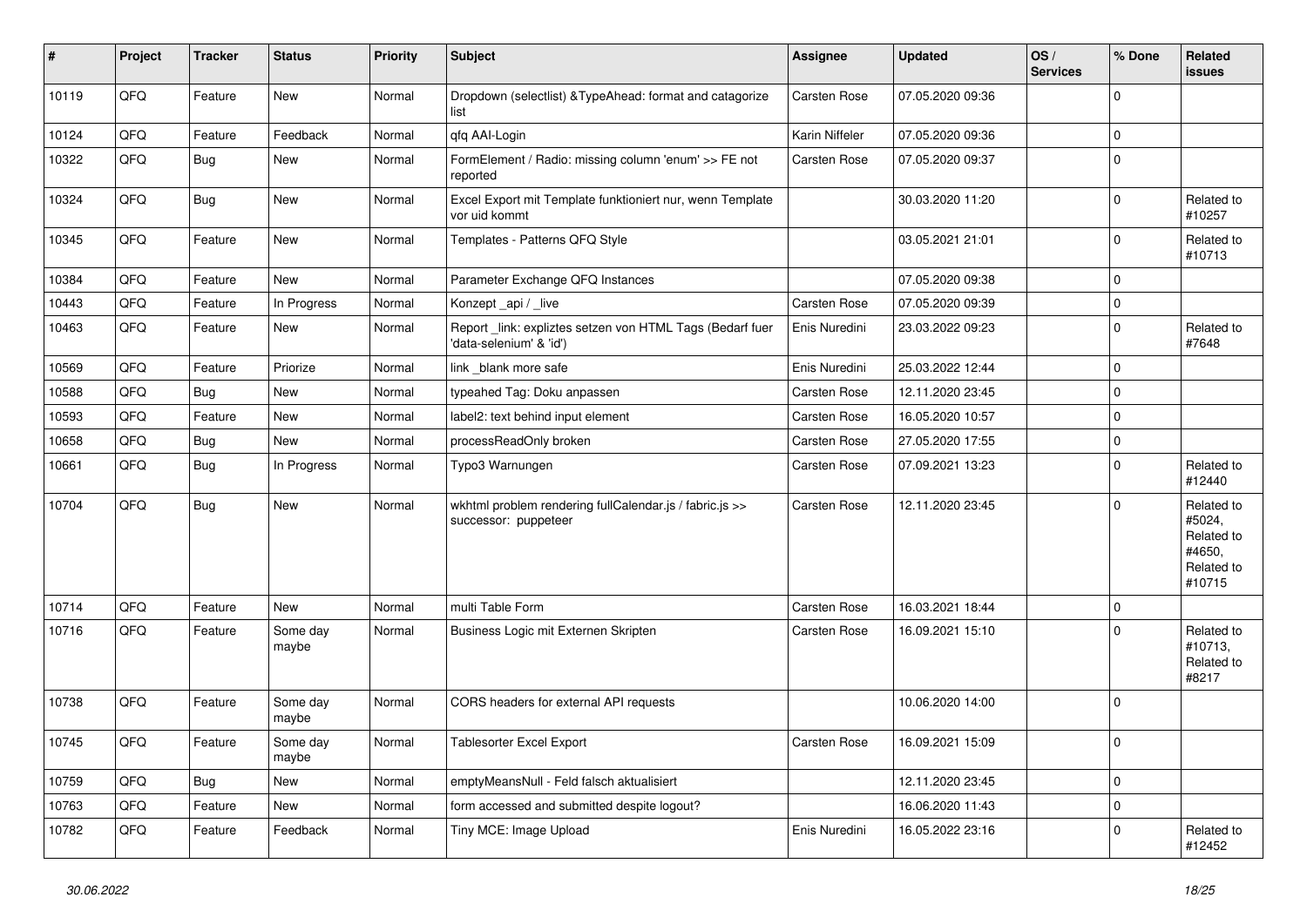| $\vert$ # | Project | <b>Tracker</b> | <b>Status</b>     | Priority | <b>Subject</b>                                                                      | Assignee            | <b>Updated</b>   | OS/<br><b>Services</b> | % Done      | Related<br><b>issues</b>                                                                                                       |
|-----------|---------|----------------|-------------------|----------|-------------------------------------------------------------------------------------|---------------------|------------------|------------------------|-------------|--------------------------------------------------------------------------------------------------------------------------------|
| 10793     | QFQ     | Feature        | In Progress       | Normal   | Update NPM Packages                                                                 | Carsten Rose        | 07.09.2021 13:25 |                        | 30          |                                                                                                                                |
| 10819     | QFQ     | Feature        | <b>New</b>        | Normal   | Persistent SIP - second try                                                         | Carsten Rose        | 29.06.2020 23:02 |                        | $\Omega$    | Related to<br>#6261                                                                                                            |
| 10874     | QFQ     | Feature        | <b>New</b>        | Normal   | Erstellen eines Foreign Keys in der Tabelle "FormElement"                           |                     | 13.07.2020 10:11 |                        | $\mathbf 0$ |                                                                                                                                |
| 10890     | QFQ     | Bug            | <b>New</b>        | Normal   | AutoCron hangs                                                                      |                     | 20.07.2020 13:56 |                        | $\Omega$    |                                                                                                                                |
| 10937     | QFQ     | Bug            | <b>New</b>        | Normal   | Fehler mit abhängigen Select- Feldern beim Positionieren                            | Carsten Rose        | 12.11.2020 23:45 |                        | $\Omega$    |                                                                                                                                |
| 10976     | QFQ     | Feature        | <b>New</b>        | Normal   | Excel Export Verbesserungen                                                         | Carsten Rose        | 06.08.2020 10:56 |                        | $\Omega$    |                                                                                                                                |
| 10979     | QFQ     | Feature        | <b>New</b>        | Normal   | Ajax Calls an API - dataReport                                                      | <b>Carsten Rose</b> | 11.05.2022 12:15 |                        | $\Omega$    |                                                                                                                                |
| 10996     | QFQ     | Feature        | <b>New</b>        | Normal   | Download video via sip: no seek                                                     | <b>Carsten Rose</b> | 12.08.2020 14:18 |                        | $\mathbf 0$ |                                                                                                                                |
| 11036     | QFQ     | Feature        | Some day<br>maybe | Normal   | inline report editor permissions                                                    | <b>Carsten Rose</b> | 16.09.2021 15:09 |                        | $\Omega$    | Related to<br>#11323                                                                                                           |
| 11076     | QFQ     | Feature        | In Progress       | Normal   | SELECT  AS _websocket                                                               | Carsten Rose        | 30.08.2020 17:49 |                        | $\mathbf 0$ |                                                                                                                                |
| 11080     | QFQ     | Feature        | New               | Normal   | Send MQTT messages                                                                  | Carsten Rose        | 29.08.2020 19:49 |                        | $\mathbf 0$ |                                                                                                                                |
| 11217     | QFQ     | Feature        | Some day<br>maybe | Normal   | <b>Extend Script Functionality</b>                                                  | Carsten Rose        | 16.09.2021 15:10 |                        | $\mathbf 0$ |                                                                                                                                |
| 11239     | QFQ     | Bug            | New               | Normal   | Radiobutton (plain): horizontales Rendern abhängig vom<br>Datentyp in der Datenbank | Carsten Rose        | 30.09.2020 18:37 |                        | $\Omega$    |                                                                                                                                |
| 11320     | QFQ     | Feature        | Priorize          | Normal   | Typo3 Version 10 support                                                            | <b>Carsten Rose</b> | 05.05.2021 22:09 |                        | $\mathbf 0$ |                                                                                                                                |
| 11322     | QFQ     | Feature        | Some day<br>maybe | Normal   | Form Element JSON - (multiline parameter field)                                     | Carsten Rose        | 16.09.2021 15:10 |                        | $\mathbf 0$ |                                                                                                                                |
| 11323     | QFQ     | Feature        | Some day<br>maybe | Normal   | Report Frontend Editor Modal + Codemirror                                           | Carsten Rose        | 16.09.2021 15:10 |                        | $\mathbf 0$ | Related to<br>#11036                                                                                                           |
| 11347     | QFQ     | Bug            | Feedback          | Normal   | If Bedingungen funktionieren nicht korrekt                                          | Christoph Fuchs     | 21.03.2021 20:37 |                        | $\mathbf 0$ |                                                                                                                                |
| 11460     | QFQ     | Feature        | <b>New</b>        | Normal   | Easier creation of changelog: gitchangelog                                          | <b>Carsten Rose</b> | 12.06.2021 10:20 |                        | $\Omega$    | Related to<br>#13467                                                                                                           |
| 11504     | QFQ     | Feature        | <b>New</b>        | Normal   | Dynamic Update: Button text update for 'Save',' Close' &<br>'Delete'                | <b>Carsten Rose</b> | 12.11.2020 23:44 |                        | $\Omega$    |                                                                                                                                |
| 11516     | QFQ     | Feature        | New               | Normal   | Multi Page Form (Previous/Next Buttons)                                             | Carsten Rose        | 16.03.2021 17:52 |                        | $\mathbf 0$ |                                                                                                                                |
| 11517     | QFQ     | Bug            | In Progress       | Normal   | extraButtonInfo Broken for multiple FormElements                                    | Carsten Rose        | 12.05.2022 13:12 |                        | $\mathbf 0$ | Related to<br>#7890,<br>Related to<br>#3811, Has<br>duplicate<br>#10905, Has<br>duplicate<br>#10553, Has<br>duplicate<br>#6779 |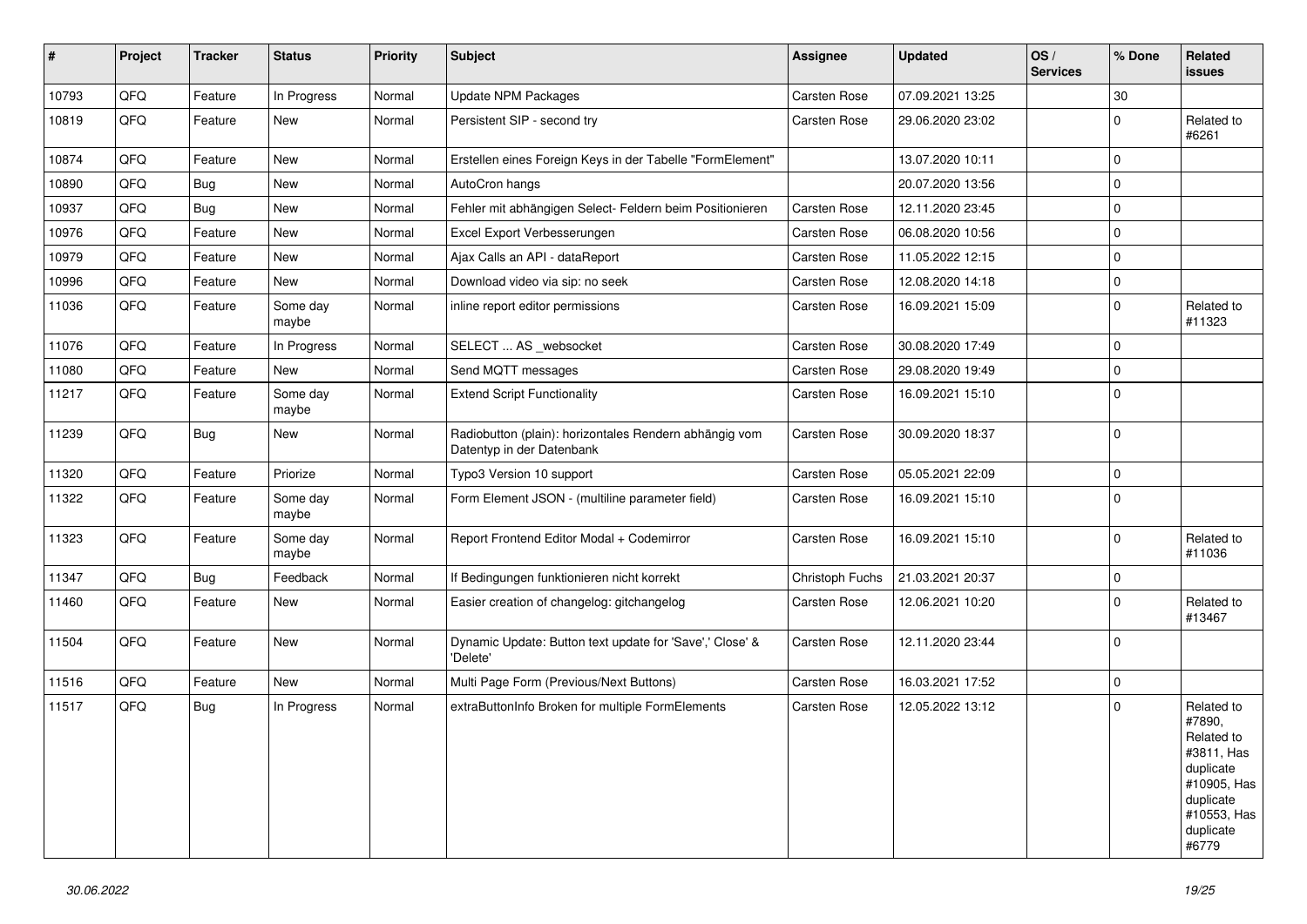| #     | Project | <b>Tracker</b> | <b>Status</b> | <b>Priority</b> | <b>Subject</b>                                                                                       | <b>Assignee</b>                                        | <b>Updated</b>   | OS/<br><b>Services</b> | % Done      | Related<br><b>issues</b>                     |                      |
|-------|---------|----------------|---------------|-----------------|------------------------------------------------------------------------------------------------------|--------------------------------------------------------|------------------|------------------------|-------------|----------------------------------------------|----------------------|
| 11522 | QFQ     | Bug            | New           | Normal          | Aus/Einblenden von Reitern                                                                           |                                                        | 13.11.2020 14:58 |                        | $\Omega$    |                                              |                      |
| 11523 | QFQ     | Feature        | New           | Normal          | Mit dynamic Update erkennen, ob Upload gemacht wurde                                                 | Carsten Rose                                           | 13.11.2020 15:07 |                        | 0           | Related to<br>#9533                          |                      |
| 11534 | QFQ     | Feature        | New           | Normal          | Report: Action on selected rows - Table batchprocessing<br>feature                                   |                                                        | 18.11.2020 08:15 |                        | $\Omega$    |                                              |                      |
| 11535 | QFQ     | Feature        | <b>New</b>    | Normal          | Ability to create SQL columns in frontend QFQ forms                                                  |                                                        | 17.11.2020 12:11 |                        | $\Omega$    |                                              |                      |
| 11667 | QFQ     | <b>Bug</b>     | New           | Normal          | MySQL mariadb-server-10.3: Incorrect datetime value                                                  | Carsten Rose                                           | 03.05.2021 20:48 |                        | $\mathbf 0$ |                                              |                      |
| 11668 | QFQ     | Bug            | <b>New</b>    | Normal          | Play function.sql - problem with mysql                                                               | Carsten Rose                                           | 03.05.2021 20:48 |                        | $\Omega$    |                                              |                      |
| 11695 | QFQ     | <b>Bug</b>     | <b>New</b>    | Normal          | MultiForm required FE Error                                                                          | Carsten Rose                                           | 04.12.2020 13:34 |                        | $\mathbf 0$ |                                              |                      |
| 11702 | QFQ     | Feature        | New           | Normal          | HTML Special Char makes no sense for 'allbut' if '&' is<br>forbidden                                 | Carsten Rose                                           | 07.12.2021 16:35 |                        | $\mathbf 0$ | Related to<br>#5112,<br>Related to<br>#14320 |                      |
| 11715 | QFQ     | Bug            | New           | Normal          | acceptZeroAsRequired and requiredOffButMark do not<br>coincide                                       |                                                        | 08.12.2020 12:13 |                        | $\Omega$    |                                              |                      |
| 11716 | QFQ     | Feature        | New           | Normal          | Form an beliebiger Stelle im Report anzeigen                                                         |                                                        | 09.12.2020 09:47 |                        | $\Omega$    |                                              |                      |
| 11747 | QFQ     | Feature        | New           | Normal          | Maintenance Page with Redirect                                                                       | Carsten Rose                                           | 03.05.2021 20:47 |                        | $\mathbf 0$ | Related to<br>#11741                         |                      |
| 11752 | QFQ     | Bug            | <b>New</b>    | Normal          | checkbox renders multiple input elements with same name                                              | Carsten Rose                                           | 17.12.2020 14:58 |                        | $\Omega$    | Related to<br>#11750                         |                      |
| 11775 | QFQ     | Feature        | New           | Normal          | Subrecord Tooltip pro Feld                                                                           | Carsten Rose                                           | 18.12.2020 15:22 |                        | $\Omega$    | Related to<br>#11955                         |                      |
| 11892 | QFQ     | Feature        | New           | Normal          | tablesorter: columns with links are hard to order - new<br>qualifier 'Y: <ord>'</ord>                | Enis Nuredini                                          | 23.03.2022 09:22 |                        | $\Omega$    |                                              |                      |
| 11955 | QFQ     | Feature        | New           | Normal          | subrecord: new title option to set <th> attributes - e.g. to<br/>customize tablesorter options.</th> | attributes - e.g. to<br>customize tablesorter options. | Carsten Rose     | 03.05.2021 20:47       |             | $\Omega$                                     | Related to<br>#11775 |
| 11980 | QFQ     | Feature        | In Progress   | Normal          | protected verzeichnis MUSS geschützt werden                                                          | Carsten Rose                                           | 07.09.2021 13:30 |                        | $\mathbf 0$ |                                              |                      |
| 12023 | QFQ     | Feature        | <b>New</b>    | Normal          | MySQL Stored Precdure: QDECODESPECIALCHAR()                                                          | Carsten Rose                                           | 16.02.2021 11:16 |                        | $\Omega$    | Related to<br>#12022                         |                      |
| 12024 | QFQ     | Feature        | New           | Normal          | Excel Export: text columns by default decode<br>htmlspeciachar()                                     | Carsten Rose                                           | 17.02.2021 23:55 |                        | $\Omega$    | Related to<br>#12022                         |                      |
| 12038 | QFQ     | Feature        | New           | Normal          | a) STORE_VAR: filenameOnlyStripUniq, b) SP:<br>QSTRIPUNIQ()                                          |                                                        | 17.02.2021 23:55 |                        | $\Omega$    |                                              |                      |
| 12039 | QFQ     | Feature        | New           | Normal          | Missing htmlSpecialChar() in pre processing on form submit                                           |                                                        | 18.02.2021 00:09 |                        | $\mathbf 0$ | Related to<br>#14320                         |                      |
| 12040 | QFQ     | Bug            | New           | Normal          | FE Mode 'hidden' für zwei FEs auf einer Zeile                                                        | Carsten Rose                                           | 18.02.2021 10:13 |                        | $\mathbf 0$ |                                              |                      |
| 12045 | QFQ     | Bug            | New           | Normal          | templateGroup afterSave FE: Aufruf ohne<br>sqlHonorFormElements funktioniert nicht                   | Carsten Rose                                           | 18.02.2021 16:33 |                        | $\mathbf 0$ |                                              |                      |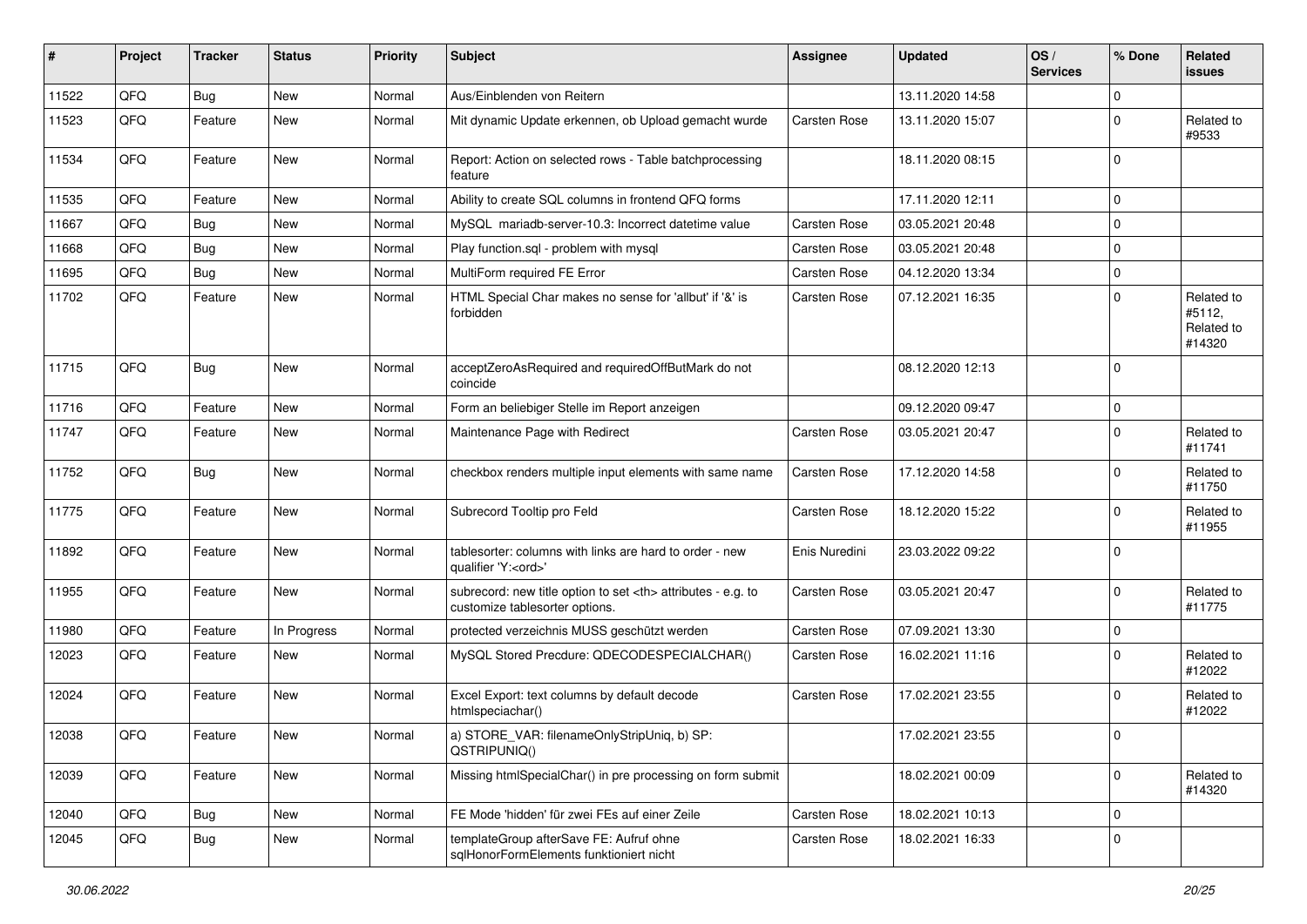| #     | Project | <b>Tracker</b> | <b>Status</b>     | <b>Priority</b> | Subject                                                                                                        | Assignee            | <b>Updated</b>   | OS/<br><b>Services</b> | % Done       | Related<br><b>issues</b>                                                    |
|-------|---------|----------------|-------------------|-----------------|----------------------------------------------------------------------------------------------------------------|---------------------|------------------|------------------------|--------------|-----------------------------------------------------------------------------|
| 12109 | QFQ     | Feature        | <b>New</b>        | Normal          | Donwload Link: Plain, SIP, Persistent Link, Peristent SIP -<br>new notation                                    | Carsten Rose        | 03.05.2021 20:45 |                        | <sup>0</sup> | Related to<br>#12085                                                        |
| 12119 | QFQ     | Feature        | New               | Normal          | AS paged: error message missing if there ist no 'r'<br>argument.                                               | Carsten Rose        | 03.05.2021 20:51 |                        | $\Omega$     |                                                                             |
| 12133 | QFQ     | <b>Bug</b>     | <b>New</b>        | Normal          | NPM, phpSpreadSheet aktualisieren                                                                              | <b>Carsten Rose</b> | 15.03.2021 09:04 |                        | $\Omega$     |                                                                             |
| 12135 | QFQ     | Feature        | <b>New</b>        | Normal          | Subrecord: Notiz                                                                                               |                     | 24.04.2021 16:58 |                        | $\Omega$     |                                                                             |
| 12146 | QFQ     | Feature        | New               | Normal          | Autocron Job: Anzeigen wann der naechste Job<br>ausgefuehrt wird, resp das er nicht ausgefuehrt wird           | <b>Carsten Rose</b> | 15.03.2021 15:23 |                        | 0            |                                                                             |
| 12156 | QFQ     | Feature        | <b>New</b>        | Normal          | Form: Optional disable 'leave page'                                                                            |                     | 03.05.2021 20:45 |                        | $\Omega$     |                                                                             |
| 12162 | QFQ     | Feature        | <b>New</b>        | Normal          | FE.type=sendmail: personalized mailing (several mails) via<br>template                                         | <b>Carsten Rose</b> | 03.05.2021 20:45 |                        | 0            |                                                                             |
| 12163 | QFQ     | Feature        | <b>New</b>        | Normal          | Checkbox: table wrap                                                                                           | <b>Carsten Rose</b> | 03.05.2021 20:51 |                        | $\Omega$     |                                                                             |
| 12187 | QFQ     | Bug            | <b>New</b>        | Normal          | Trigger FormAsFile() via Report: probably problem with multi Carsten Rose<br>DB setup                          |                     | 20.03.2021 21:20 |                        | 0            |                                                                             |
| 12262 | QFQ     | Feature        | ToDo              | Normal          | Form buttons on top: more customable                                                                           | Enis Nuredini       | 17.06.2022 10:44 |                        | $\Omega$     | Related to<br>#13945, Has<br>duplicate<br>#4046, Has<br>duplicate<br>#10080 |
| 12269 | QFQ     | Feature        | <b>New</b>        | Normal          | 2FA - Login                                                                                                    | Carsten Rose        | 03.05.2021 20:45 |                        | $\Omega$     |                                                                             |
| 12315 | QFQ     | Feature        | Some day<br>maybe | Normal          | Form History (Diffs) / Backups                                                                                 | <b>Carsten Rose</b> | 16.09.2021 15:10 |                        | $\Omega$     |                                                                             |
| 12325 | QFQ     | <b>Bug</b>     | Priorize          | Normal          | MultiDB form.dblndex not working for report syntax                                                             | Carsten Rose        | 07.09.2021 13:37 |                        | $\Omega$     | Related to<br>#12145,<br>Related to<br>#12314                               |
| 12327 | QFQ     | Bug            | <b>New</b>        | Normal          | Copy to clipboard: Glyphicon can not be changed                                                                | <b>Carsten Rose</b> | 27.12.2021 17:59 |                        | $\Omega$     |                                                                             |
| 12330 | QFQ     | Feature        | <b>New</b>        | Normal          | Copy to input field / text area / TinyMCE                                                                      | Carsten Rose        | 07.04.2021 09:01 |                        | $\Omega$     |                                                                             |
| 12337 | QFQ     | Feature        | Some day<br>maybe | Normal          | Database.php: better caching                                                                                   | Carsten Rose        | 16.09.2021 15:10 |                        | $\Omega$     |                                                                             |
| 12400 | QFQ     | Feature        | New               | Normal          | Tutorial ist in QFQ Doku, Wird in der Suche gefunden, es<br>gibt aber kein Menupunkt - Inhalt ueberpruefen     | Carsten Rose        | 03.05.2021 20:45 |                        | $\Omega$     |                                                                             |
| 12412 | QFQ     | Feature        | <b>New</b>        | Normal          | Action/Escape qualifier 'e' (empty), '0': if given, an empty<br>string (or '0') will be treated as 'not found' | Carsten Rose        | 08.05.2021 09:40 |                        | $\Omega$     | Related to<br>#12413.<br>Related to<br>#10012                               |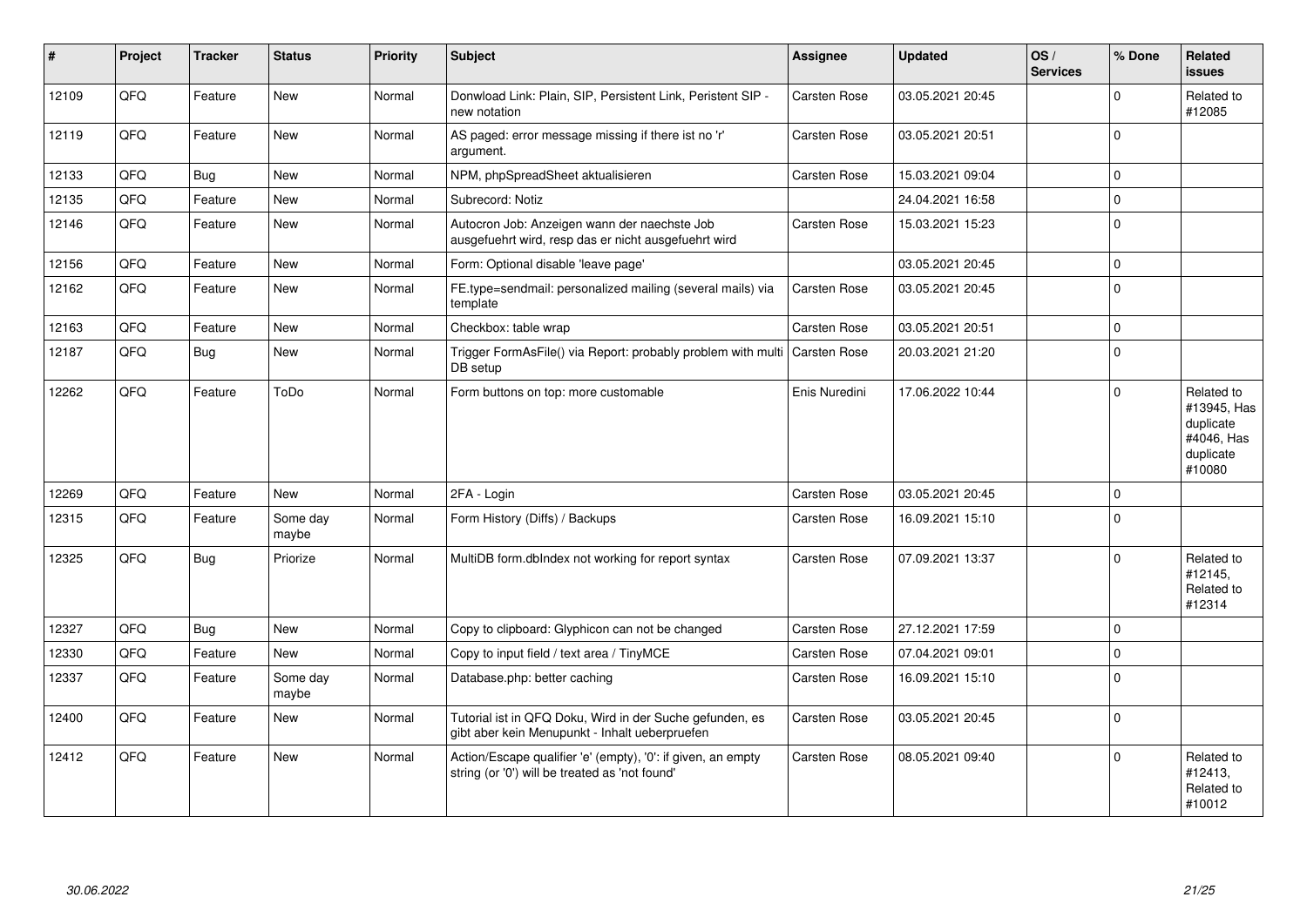| #     | Project | <b>Tracker</b> | <b>Status</b> | <b>Priority</b> | <b>Subject</b>                                                                                                                                      | Assignee            | <b>Updated</b>   | OS/<br><b>Services</b> | % Done      | Related<br><b>issues</b>                                               |
|-------|---------|----------------|---------------|-----------------|-----------------------------------------------------------------------------------------------------------------------------------------------------|---------------------|------------------|------------------------|-------------|------------------------------------------------------------------------|
| 12413 | QFQ     | Feature        | <b>New</b>    | Normal          | STORE_TYPO3: enhance for {{be_users.email:T}},<br>{{fe users.email:T}}                                                                              | Carsten Rose        | 03.05.2021 20:45 |                        | $\Omega$    | Related to<br>#12412,<br>Related to<br>#10012                          |
| 12439 | QFQ     | Feature        | In Progress   | Normal          | TinyMCE Paste from Word & Character Count/Limit                                                                                                     | Carsten Rose        | 05.05.2021 22:15 |                        | $\mathbf 0$ |                                                                        |
| 12440 | QFQ     | Feature        | In Progress   | Normal          | Typo3 V10 upgrade (durchfuehren und testen)                                                                                                         | Carsten Rose        | 21.03.2022 09:53 |                        | 50          | Related to<br>#12357,<br>Related to<br>#12067,<br>Related to<br>#10661 |
| 12452 | QFQ     | Feature        | Priorize      | Normal          | BaseURL: alsways with '/' at the end                                                                                                                | Carsten Rose        | 19.06.2022 13:45 |                        | $\mathbf 0$ | Related to<br>#10782                                                   |
| 12465 | QFQ     | Feature        | <b>New</b>    | Normal          | QFQ Function: use in FE to fill StoreRecord                                                                                                         | Carsten Rose        | 05.05.2021 21:58 |                        | $\mathbf 0$ |                                                                        |
| 12474 | QFQ     | Feature        | <b>New</b>    | Normal          | Check BaseConfigURL if it is given and the the last char is '/                                                                                      | <b>Carsten Rose</b> | 03.05.2021 20:45 |                        | $\mathbf 0$ |                                                                        |
| 12476 | QFQ     | Feature        | <b>New</b>    | Normal          | clearMe: a) should trigger 'dirty', b) sticky on textarea resize                                                                                    | Benjamin Baer       | 04.01.2022 08:40 |                        | $\Omega$    | Related to<br>#9528                                                    |
| 12477 | QFQ     | Feature        | <b>New</b>    | Normal          | Support for refactoring: Form, FormElement, diverse<br>Tabellen/Spalten, tt-content Records                                                         | Carsten Rose        | 03.05.2021 20:45 |                        | $\Omega$    |                                                                        |
| 12480 | QFQ     | Feature        | <b>New</b>    | Normal          | If QFQ upgrade is running, block further request                                                                                                    | Carsten Rose        | 03.05.2021 20:45 |                        | $\pmb{0}$   |                                                                        |
| 12490 | QFQ     | Feature        | <b>New</b>    | Normal          | Loading Plugins in QFQ - see what tinymce does. (lazy<br>loading)                                                                                   | Benjamin Baer       | 08.06.2022 10:37 |                        | $\Omega$    | Related to<br>#12611,<br>Related to<br>#10013,<br>Related to<br>#7732  |
| 12503 | QFQ     | Feature        | Priorize      | Normal          | Detect dangerous UPDATE statement with missing WHERE                                                                                                | <b>Carsten Rose</b> | 05.05.2021 22:09 |                        | $\Omega$    |                                                                        |
| 12504 | QFQ     | Feature        | Priorize      | Normal          | sql.log: report fe.id                                                                                                                               | Carsten Rose        | 05.05.2021 22:09 |                        | $\mathbf 0$ |                                                                        |
| 12512 | QFQ     | Bug            | <b>New</b>    | Normal          | Some MySQL Installation can't use 'stored procedures'                                                                                               | Carsten Rose        | 19.03.2022 17:48 |                        | $\mathbf 0$ |                                                                        |
| 12520 | QFQ     | Bug            | <b>New</b>    | Normal          | Switch FE User: still active even FE User session expired                                                                                           | Carsten Rose        | 19.03.2022 17:48 |                        | $\mathbf 0$ |                                                                        |
| 12546 | QFQ     | Bug            | Feedback      | Normal          | Branch 'Development' - Unit Tests mit dirty workaround<br>angepasst                                                                                 | Carsten Rose        | 19.03.2022 17:48 |                        | $\Omega$    |                                                                        |
| 12556 | QFQ     | Feature        | <b>New</b>    | Normal          | Pills Title: colored = static or dynamic on allrequiredgiven                                                                                        | Benjamin Baer       | 19.03.2022 17:49 |                        | $\mathbf 0$ |                                                                        |
| 12581 | QFQ     | Bug            | <b>New</b>    | Normal          | Form.forward=close: Record 'new' in new browser tab ><br>save (& close) >> Form is not reloaded with new created<br>record id and stays in mode=new | Carsten Rose        | 19.03.2022 17:48 |                        | $\Omega$    |                                                                        |
| 12584 | QFQ     | Feature        | Feedback      | Normal          | T3 v10 migration script: replace alias-patterns (v11)                                                                                               | Carsten Rose        | 28.05.2022 11:12 |                        | 100         |                                                                        |
| 12603 | QFQ     | Feature        | <b>New</b>    | Normal          | Dropdown (Select), Radio, checkbox:<br>itemListAlways={{!SELECT key, value}}                                                                        | Carsten Rose        | 19.03.2022 17:47 |                        | $\Omega$    |                                                                        |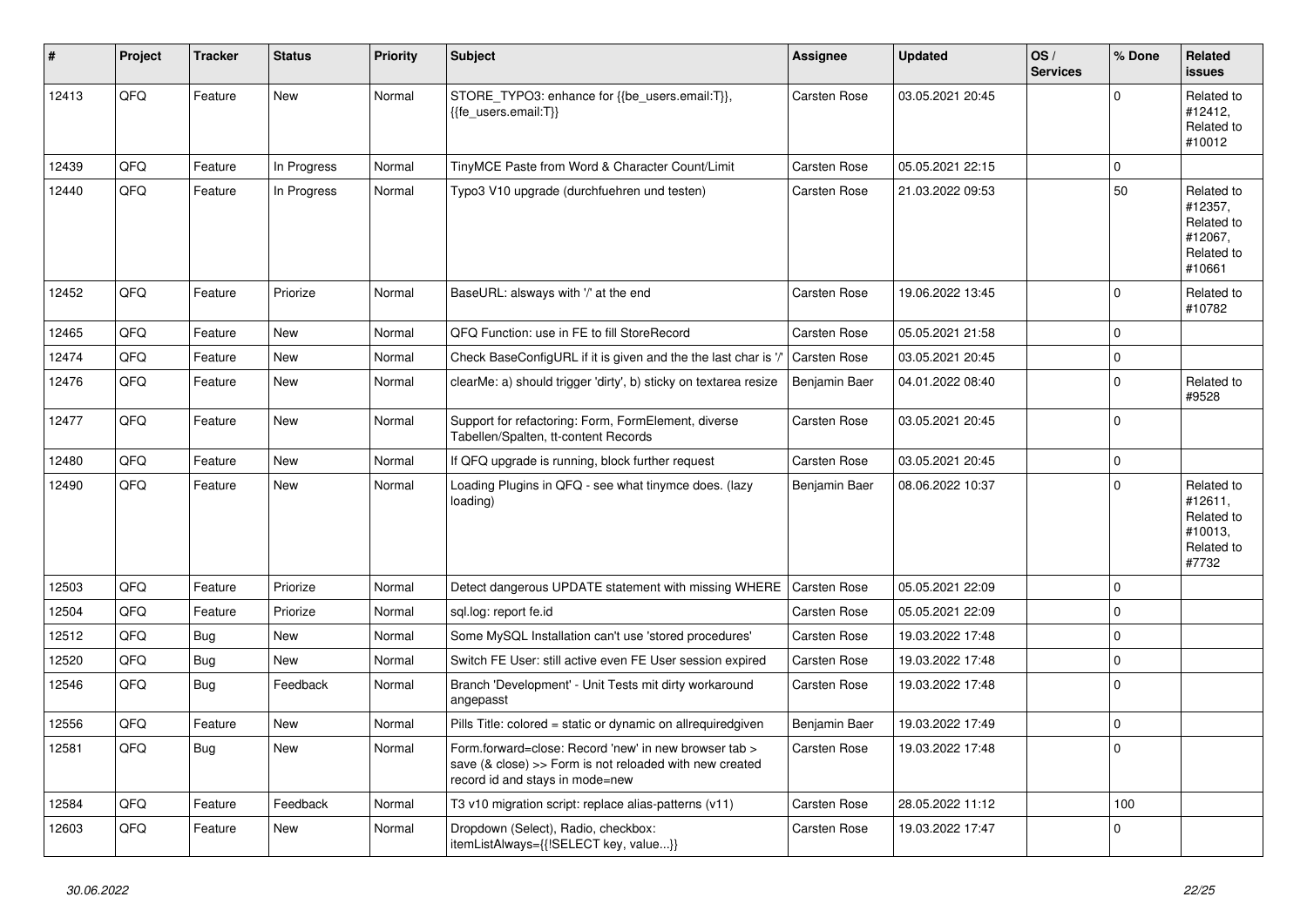| ∦     | Project | <b>Tracker</b> | <b>Status</b>              | <b>Priority</b> | <b>Subject</b>                                                                           | Assignee      | <b>Updated</b>   | OS/<br><b>Services</b> | % Done      | Related<br><b>issues</b>                                               |
|-------|---------|----------------|----------------------------|-----------------|------------------------------------------------------------------------------------------|---------------|------------------|------------------------|-------------|------------------------------------------------------------------------|
| 12611 | QFQ     | Feature        | Some day<br>maybe          | Normal          | Refactoring: Bootstrap with Lazy Loading                                                 | Carsten Rose  | 08.06.2022 10:37 |                        | $\Omega$    | Related to<br>#12490,<br>Related to<br>#10013,<br>Related to<br>#7732  |
| 12630 | QFQ     | Feature        | In Progress                | Normal          | Input: date[time]: min / max values                                                      | Enis Nuredini | 20.06.2022 18:31 |                        | $\mathbf 0$ | Related to<br>#10096,<br>Related to<br>#14302,<br>Related to<br>#14303 |
| 12632 | QFQ     | Feature        | <b>New</b>                 | Normal          | TinyMCE: Prepare CSS classes for images                                                  | Carsten Rose  | 04.06.2021 14:35 |                        | 100         | Blocked by<br>#12186                                                   |
| 12664 | QFQ     | Feature        | <b>New</b>                 | Normal          | TinyMCE: report/remove malicous HTML/JS Code                                             | Carsten Rose  | 19.03.2022 17:47 |                        | 0           | Related to<br>#14320                                                   |
| 12679 | QFQ     | Feature        | <b>New</b>                 | Normal          | tablesorter: custom column width                                                         | Carsten Rose  | 16.06.2021 11:10 |                        | $\mathbf 0$ |                                                                        |
| 12714 | QFQ     | <b>Bug</b>     | <b>New</b>                 | Normal          | Conversion of GIF to PDF broken when GIF contains Alpha.                                 | Carsten Rose  | 19.03.2022 17:49 |                        | $\mathbf 0$ |                                                                        |
| 12716 | QFQ     | Bug            | New                        | Normal          | template group: Pattern only applied to first instance                                   | Carsten Rose  | 19.03.2022 17:47 |                        | $\mathbf 0$ |                                                                        |
| 12989 | QFQ     | Bug            | <b>New</b>                 | Normal          | empty string does not trigger dynamic update                                             | Enis Nuredini | 28.05.2022 11:09 |                        | $\mathbf 0$ |                                                                        |
| 13330 | QFQ     | Feature        | In Progress                | Normal          | Multi Form: Upload                                                                       | Carsten Rose  | 07.11.2021 12:40 |                        | 50          | Related to<br>#9706                                                    |
| 13331 | QFQ     | Bug            | <b>New</b>                 | Normal          | Multi Form: Clear Icon misplaced                                                         | Carsten Rose  | 19.03.2022 17:47 |                        | $\mathbf 0$ |                                                                        |
| 13332 | QFQ     | Bug            | <b>New</b>                 | Normal          | Multi Form: Required Felder werden visuell nicht markiert.                               | Carsten Rose  | 19.03.2022 17:47 |                        | $\mathbf 0$ |                                                                        |
| 13354 | QFQ     | Feature        | <b>New</b>                 | Normal          | Using Websocket in QFQ                                                                   | Carsten Rose  | 10.11.2021 15:47 |                        | $\mathbf 0$ |                                                                        |
| 13451 | QFQ     | Bug            | <b>New</b>                 | Normal          | Character Counter / Max Character: Problem in Safari                                     | Carsten Rose  | 15.04.2022 17:18 |                        | $\mathbf 0$ |                                                                        |
| 13460 | QFQ     | Bug            | <b>New</b>                 | Normal          | Doc: Password set/reset  password should not processed<br>with 'html encode'             | Carsten Rose  | 19.03.2022 17:46 |                        | 0           |                                                                        |
| 13467 | QFQ     | Feature        | <b>New</b>                 | Normal          | ChangeLog Generator                                                                      | Carsten Rose  | 19.03.2022 17:46 |                        | $\mathbf 0$ | Related to<br>#11460                                                   |
| 13528 | QFQ     | Bug            | New                        | Normal          | gfg.io > releases: es wird kein neues Release angelegt                                   | Benjamin Baer | 19.03.2022 17:46 |                        | $\mathbf 0$ |                                                                        |
| 13566 | QFQ     | Feature        | Ready to sync<br>(develop) | Normal          | Delete config-example.qfq.php file                                                       | Carsten Rose  | 23.12.2021 09:25 |                        | $\mathbf 0$ |                                                                        |
| 13572 | QFQ     | Feature        | Feedback                   | Normal          | Form Load: misleading error message on trying to load non<br>existent primary record     | Enis Nuredini | 16.05.2022 23:16 |                        | 100         |                                                                        |
| 13592 | QFQ     | <b>Bug</b>     | New                        | Normal          | QFQ Build Queue: das vergeben von Tags klappt nicht. Es<br>werden keine Releases gebaut. | Carsten Rose  | 19.03.2022 17:45 |                        | $\mathbf 0$ |                                                                        |
| 13608 | QFQ     | Feature        | Some day<br>maybe          | Normal          | Automatic Browser Language Redirect                                                      | Enis Nuredini | 17.06.2022 08:35 |                        | $\mathsf 0$ |                                                                        |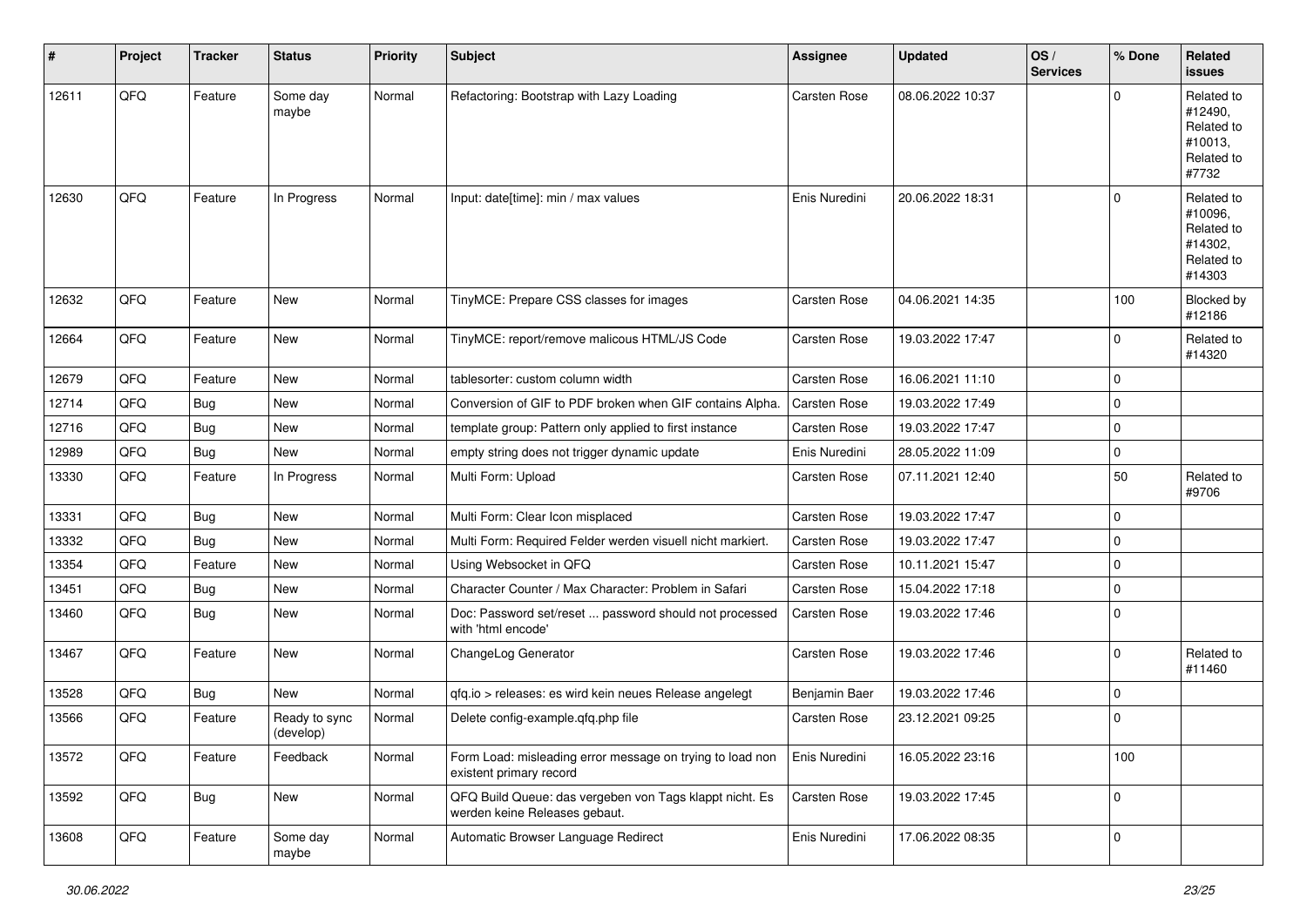| #     | Project | <b>Tracker</b> | <b>Status</b> | <b>Priority</b> | Subject                                                                   | <b>Assignee</b>        | <b>Updated</b>   | OS/<br><b>Services</b> | % Done      | Related<br>issues                                |
|-------|---------|----------------|---------------|-----------------|---------------------------------------------------------------------------|------------------------|------------------|------------------------|-------------|--------------------------------------------------|
| 13609 | QFQ     | Feature        | <b>New</b>    | Normal          | QFQ Introduction: Seite aufloesen                                         | Philipp<br>Gröbelbauer | 28.05.2022 11:02 |                        | $\Omega$    |                                                  |
| 13647 | QFQ     | <b>Bug</b>     | <b>New</b>    | Normal          | Autofocus funktioniert nicht auf Chrome                                   | Benjamin Baer          | 19.03.2022 17:44 |                        | $\Omega$    |                                                  |
| 13659 | QFQ     | <b>Bug</b>     | <b>New</b>    | Normal          | wrong sanitize class applied to R-store                                   | Carsten Rose           | 15.01.2022 14:23 |                        | $\mathbf 0$ |                                                  |
| 13689 | QFQ     | <b>Bug</b>     | New           | Normal          | Enter auf Eingabefeld mit ungültigem Wert führt zu blurry<br>Seite        | Enis Nuredini          | 28.05.2022 10:53 |                        | $\Omega$    | Related to<br>#14245, Has<br>duplicate<br>#11891 |
| 13700 | QFQ     | Feature        | <b>New</b>    | Normal          | Redesign qfq.io Seite                                                     | Carsten Rose           | 19.03.2022 17:43 |                        | $\Omega$    |                                                  |
| 13706 | QFQ     | Bug            | New           | Normal          | Wrong CheckType in FieldElement LastStatus of Form Cron                   | Carsten Rose           | 21.01.2022 18:20 |                        | $\mathbf 0$ |                                                  |
| 13767 | QFQ     | <b>Bug</b>     | Feedback      | Normal          | date/time-picker: required shows up/down button orange                    | Enis Nuredini          | 16.05.2022 23:16 |                        | $\Omega$    |                                                  |
| 13841 | QFQ     | Feature        | New           | Normal          | Create PDF via iText - evaluate                                           | Carsten Rose           | 19.03.2022 17:42 |                        | 0           |                                                  |
| 13843 | QFQ     | Feature        | New           | Normal          | Create JWT via QFQ                                                        | Carsten Rose           | 19.03.2022 17:42 |                        | $\Omega$    |                                                  |
| 13899 | QFQ     | Bug            | ToDo          | Normal          | Selenium: zum laufen bringen                                              | Enis Nuredini          | 25.03.2022 10:24 |                        | $\mathbf 0$ |                                                  |
| 13900 | QFQ     | Feature        | Priorize      | Normal          | Selenium: Check das Cookie/PDF funktioniert                               | Enis Nuredini          | 25.03.2022 12:45 |                        | $\mathbf 0$ |                                                  |
| 13943 | QFQ     | Bug            | Priorize      | Normal          | unable to find formgroup                                                  | Enis Nuredini          | 28.05.2022 11:03 |                        | $\mathbf 0$ |                                                  |
| 13945 | QFQ     | Feature        | New           | Normal          | As _link: content before/after link                                       | Enis Nuredini          | 28.05.2022 11:01 |                        | $\mathbf 0$ | Related to<br>#12262                             |
| 14028 | QFQ     | Feature        | New           | Normal          | Required notification: visual nicer                                       | Enis Nuredini          | 28.05.2022 11:01 |                        | $\mathbf 0$ |                                                  |
| 14077 | QFQ     | <b>Bug</b>     | New           | Normal          | As _link: Attribute 'class' missing by r:1 and r:3 - but should<br>set    | Carsten Rose           | 28.05.2022 11:02 |                        | $\Omega$    | Related to<br>#5342,<br>Related to<br>#4343      |
| 14090 | QFQ     | Feature        | New           | Normal          | Nützliche script funktionen                                               | Carsten Rose           | 28.05.2022 11:03 |                        | $\Omega$    |                                                  |
| 14091 | QFQ     | Bug            | New           | Normal          | inconsistent template path for twig                                       | Carsten Rose           | 19.04.2022 18:36 |                        | $\Omega$    |                                                  |
| 14175 | QFQ     | Bug            | In Progress   | Normal          | Opening a form with no QFQ Session cookie fails                           | Carsten Rose           | 03.06.2022 10:40 |                        | 0           |                                                  |
| 14185 | QFQ     | Feature        | New           | Normal          | External/Autocron.php - better suitable directory                         | Support: System        | 28.05.2022 11:03 |                        | $\mathbf 0$ |                                                  |
| 14227 | QFQ     | Feature        | New           | Normal          | Selenium Konkurrenz: cypress.io                                           | Enis Nuredini          | 28.05.2022 11:02 |                        | $\mathbf 0$ |                                                  |
| 14233 | QFQ     | <b>Bug</b>     | New           | Normal          | AS _link: question - HTML is not rendered                                 | Carsten Rose           | 28.05.2022 11:02 |                        | 0           |                                                  |
| 14245 | QFQ     | <b>Bug</b>     | New           | Normal          | Form Save Btn bleibt disabled wenn Datumsfeld über<br>Datepicker geändert | Enis Nuredini          | 27.05.2022 13:45 |                        | $\mathbf 0$ | Related to<br>#13689                             |
| 14283 | QFQ     | Bug            | Priorize      | Normal          | HEIC / HEIF convert doesn't trigger                                       | Carsten Rose           | 19.06.2022 16:37 |                        | $\Omega$    |                                                  |
| 14290 | QFQ     | Feature        | Priorize      | Normal          | FormEditor: Show Table Definition                                         | Carsten Rose           | 19.06.2022 16:37 |                        | $\mathbf 0$ |                                                  |
| 14303 | QFQ     | Bug            | ToDo          | Normal          | datetime broken with picker                                               | Enis Nuredini          | 17.06.2022 09:02 |                        | $\mathbf 0$ | Related to<br>#12630                             |
| 14304 | QFQ     | Bug            | New           | Normal          | table sorter view safer does not work                                     | Carsten Rose           | 10.06.2022 11:49 |                        | $\mathbf 0$ |                                                  |